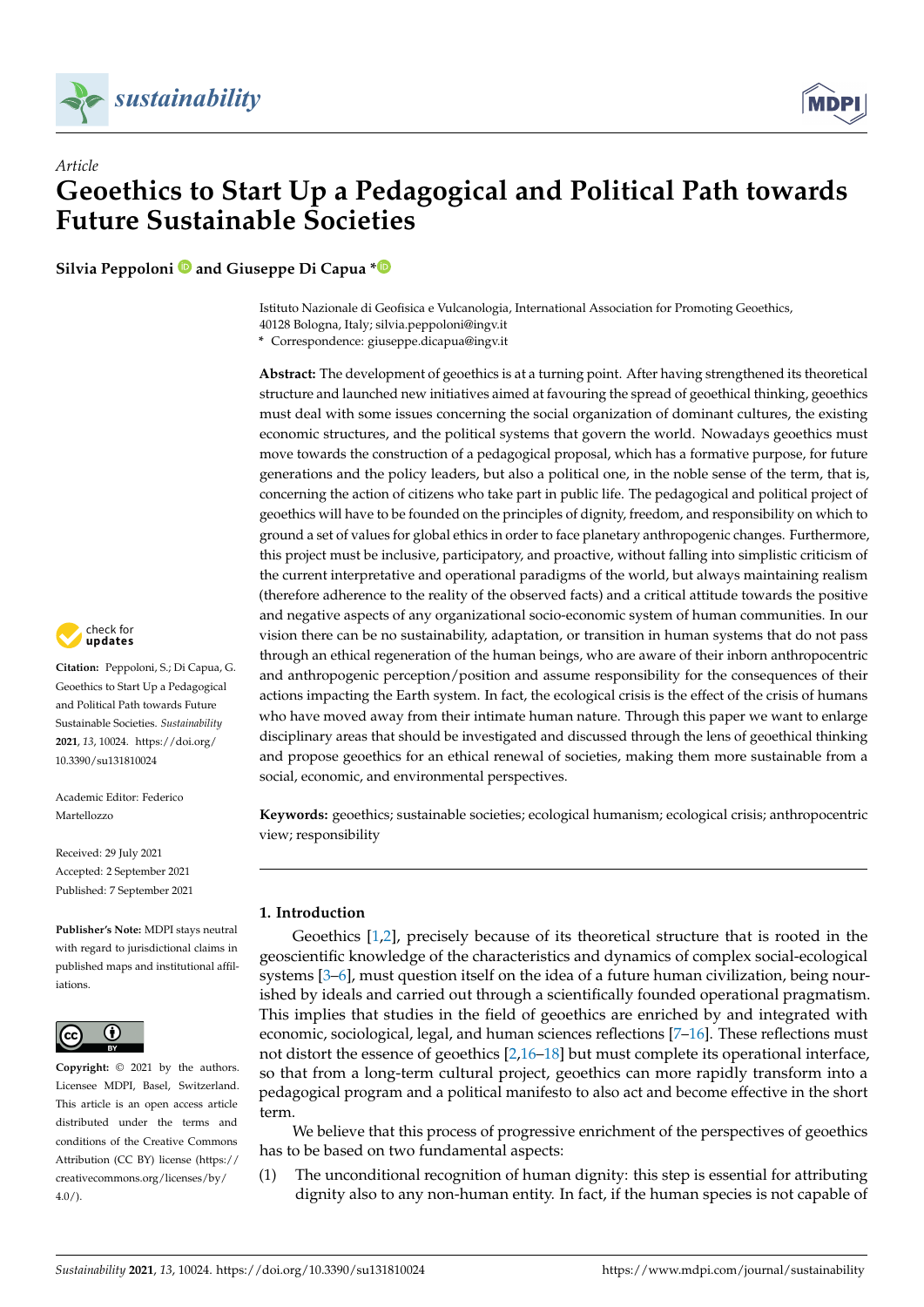giving itself dignity with conviction, it cannot be able to recognize dignity in other entities. This recognition results into an articulated sense of responsibility of the human being towards him/herself and the other from him/herself, with the aim of creating the conditions for ecological humanism [\[16\]](#page-16-0). The recognition of dignity must also have centrality in pedagogical programs, since only a human being trained to give value regardless of personal utility or interest can initiate a political project of building a society capable of minimizing inequalities and achieving a respectful relationship with nature;

(2) The creation of an ethical reference framework for human action [\[16\]](#page-16-0); in their choices, humans must be supported by an ethical structure, a set of principles, and reference values that can guide their decisions and make them aware of the consequences of their interventions on natural processes and socio-ecological systems. Geoethics proposes principles and values capable of shaping the human perception of one's existential role in a gradually broader way, identifying and making explicit the ecological dimension of the human being, which does not deny the importance and value of humanity, whilst recognizing that its appearance and evolution on the Earth is linked to chance and contingency. Geoethics highlights the impossibility of postponing the construction of a culture in which the "Anthropos is assigned the unconditional responsibility of being part of a whole and an equal among all" [\[18\]](#page-16-1).

When the anarchist French geographer Élisée Reclus (1830–1905) affirmed that "L'Homme est la nature prenant conscience d'elle meme" ("Man is nature that becomes aware of itself") [\[19\]](#page-16-2), he seemed to already have grasped, more than a century ago, the responsibility that is now assigned to humanity: to taking care of the planet and of life in all its forms, as an act suited to one's own intimate human nature [\[16](#page-16-0)[,20\]](#page-16-3), as a precipitate of nature. Therefore, in this perspective, ethics is intended as a choice to be what you are by nature. Then, acting against nature is to act against oneself; it means giving shape to an existential dissociation whose failures are visible at all levels of human action including predatory economic systems, oppressive political systems, cultural systems based on power and domination without respect for plurality, de-humanized construction systems that uproot human communities from the ecological context, social systems deprived of territoriality and flattened on common cultural and spiritual forms and material needs, and technological systems that hide an aim of control or induction of needs behind the false perspective of providing means at the service of human progress.

The ethical renewal of the human being invoked by Edgar Morin [\[21\]](#page-16-4) is the same as is advocated by geoethics [\[16,](#page-16-0)[18\]](#page-16-1). In Peppoloni and Di Capua [\[18\]](#page-16-1) a revision of the traditional concept of anthropocentrism is proposed, which frees it from more or less accusatory qualifications and from the contraposition with biocentric and ecocentric positions; the human being, starting from its natural anthropocentric perception, no longer arises as a final subject that in an utilitarian way satisfies its own needs through mechanisms of domination over what is non-human, but as a subject aware of being an integral part of the natural system and having to responsibly cultivate an attitude of care towards the planetary system. Therefore, a human open to listening and knowledge, who recognizes and perceives itself as a moral subject, and by virtue of this prerogative is naturally led to build its own vital space by establishing a relationship of respect with other living species and with the non-living elements that constitute the Earth system.

Geoethicality of a choice lies in being suitable to and in line with one's own naturalness, while its non-geoethicality is the effect of one's own existential dissociation, being against one's own naturalness, which also turns into a disease of the planet (habitat degradation, loss of biodiversity, soil impoverishment, ocean acidification, anthropogenic global warming, alteration of biogeochemical cycles) [\[22](#page-16-5)[–24\]](#page-16-6). The "ecological crisis" is caused by a crisis of humans, primarily of those who have used political and economic power as an exercise of prevarication rather than of service. The current severe emergency can only be addressed by regenerating the human through a pedagogical action that considers the principles of dignity, freedom, and responsibility as the foundations of the educational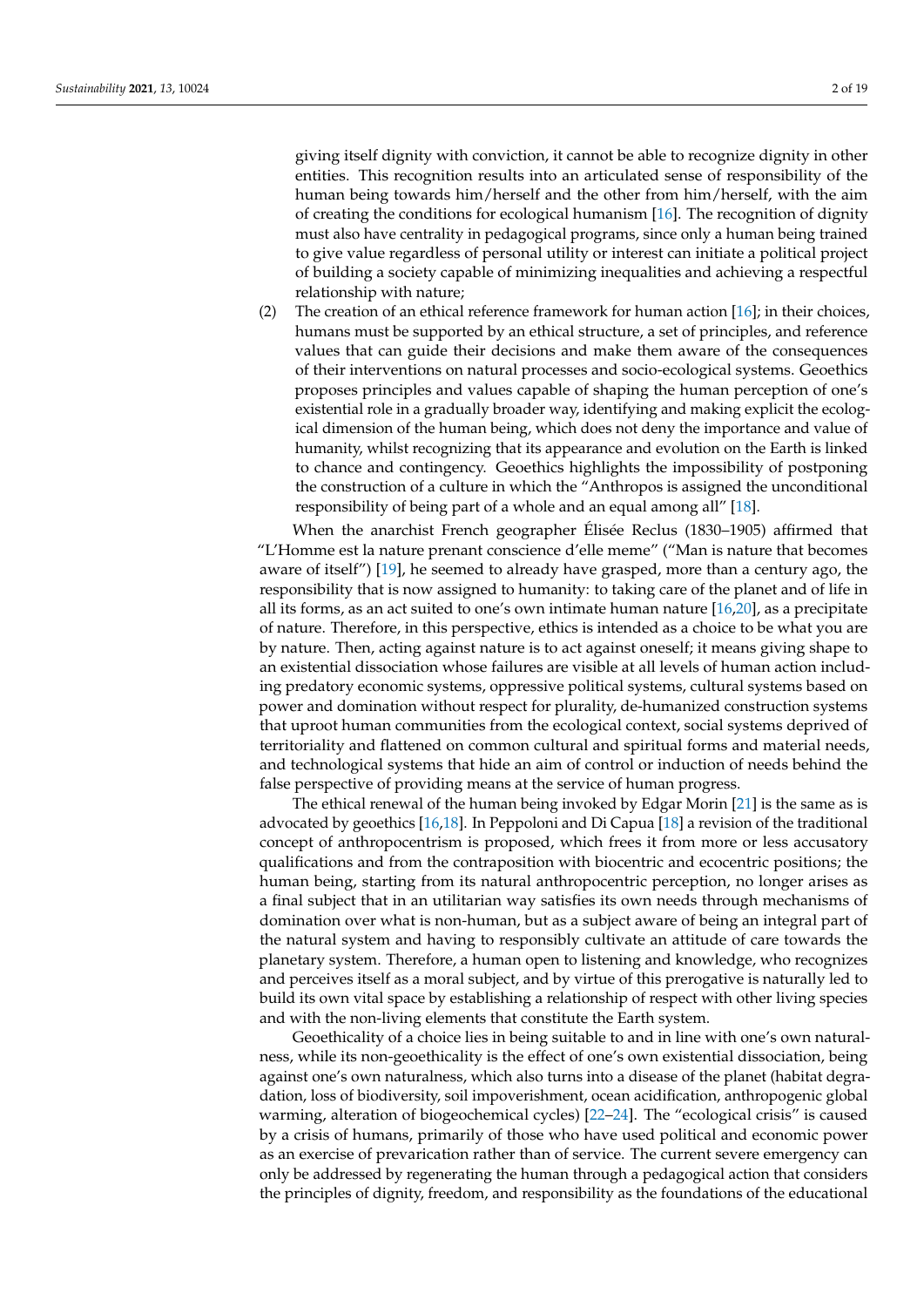and formative action of the new generations and of leaders, opening the space to a new political horizon. We argue that geoethics can become the bedrock on which to found new pedagogical and political trajectories, in order to face the ecological crisis.

In the following sections, firstly we highlight the fundamental characteristics, principles, and values of geoethics (Section [2\)](#page-2-0); secondly, we make some philosophical and economic considerations from the perspective of geoethical thinking about the current ecological crisis (Section [3\)](#page-8-0); thirdly, we analyse different positions regarding human–nature interactions in environmental ethics, and we discuss why, in our opinion, the ecological crisis is not due to an anthropocentric view (in its traditional meaning), but rather to a general process of de-responsibilisation of individuals favoured by bad policies or the prevaricating power of the lobbies (Section [4\)](#page-10-0); finally, we propose geoethics as an ethics for society (Section [5\)](#page-13-0). In Section [6,](#page-14-0) we conclude our paper by summing up the main results of our reasoning.

#### <span id="page-2-0"></span>**2. The Structure of Geoethics: Fundamental Characteristics, Principles, and Values**

In this section of the paper, we focus on the structure of geoethics, as proposed in Peppoloni and Di Capua [\[16\]](#page-16-0), describing its fundamental characteristics, the principles and values on which its theoretical framework is based, and the consequent actions that shape its practical application.

From this structure comes the geoethical vision already briefly described in Peppoloni and Di Capua [\[18\]](#page-16-1), but which we will elaborate here, having two objectives:

- (a) To highlight the meaning of geoethics for human life (thus definitively expanding geoethics to an extra-professional dimension);
- (b) To provide more insights, aimed at suggesting further reflections on the cultural foundations of geoethics, framing its concepts and categories within human cultural history, and developing and applying geoethical thinking in the various fields of human knowledge.

The current structure of geoethics is the result of a process of cultural intra-professional development within geosciences started in 2010 [\[13\]](#page-16-7). The use of the word geoethics predates this year, but it is outside the scope of this paper to provide a history of geoethics and even less an exegesis of the meanings attributed to it.

In our analysis we refer to the definition of geoethics in [\[1\]](#page-15-0). The essential core of the definition asserts that geoethics "consists of research and reflection on the values which underpin appropriate behaviours and practices, wherever human activities interact with the Earth system [\[2\]](#page-15-1) (p. 30), [\[25\]](#page-16-8) (pp. 4–5), [\[26\]](#page-16-9) (p. 5)" In Peppoloni and Di Capua it is noted that this definition "outlines the perimeter of the geoethical analyses, aims, and actions, underlining the need to first identify those values on which to shape a responsible and sustainable interaction with Nature" [\[18\]](#page-16-1). It can be specified that:

- (1) Geoethical analysis consists of research and reflection. Geoethics is not prescriptive from an applicative point of view but is constantly looking for shared value references rooted in its founding principles. This makes it a living philosophy, capable of changing its implementation forms on the basis of the application context.
- (2) The goal of geoethics is the identification of values that support appropriate behaviours and practices for interacting with the Earth system. Interacting is understood to be the relational form between human beings and the natural environment [\[16\]](#page-16-0). This relationship is subject to constant change, through action and feedback processes [\[2](#page-15-1)[,16,](#page-16-0)[27\]](#page-16-10).
- (3) By "appropriate behaviours and practices" we mean those that ensure a responsible and sustainable interaction between humans and the Earth system (building a house very close to a watercourse or a quiescent/active volcano is not an appropriate behaviour; mining activities that do not apply methods and technologies to reduce the environmental impacts and do not consider societal contexts of mining territories are not responsible practices). Such behaviours and practices must be consistent with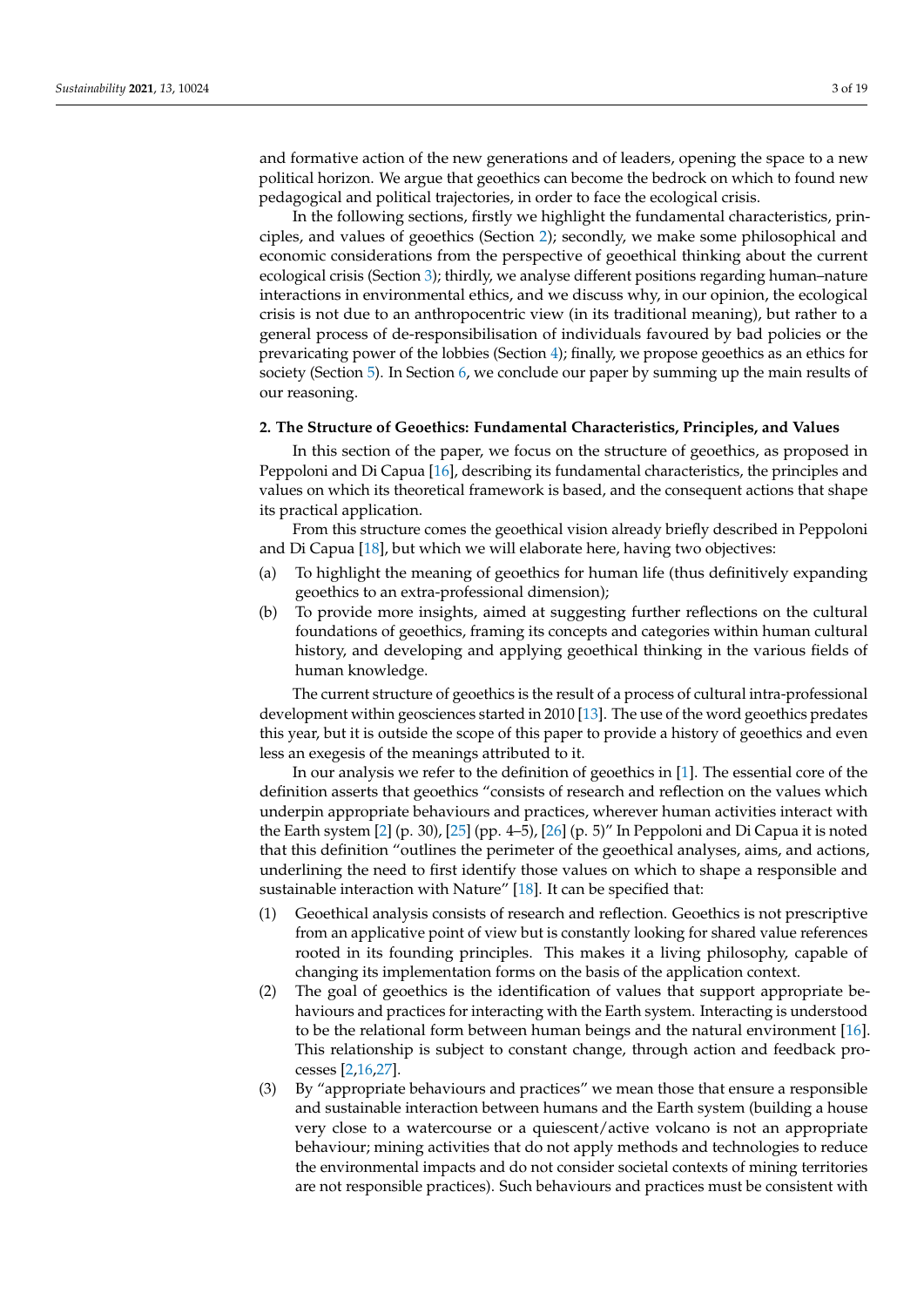those concerning the interactions between human beings themselves [\[16](#page-16-0)[,20\]](#page-16-3), in turn based on the unquestionable principles that are the basis of geoethics.

(4) The core meaning of geoethics encompasses the interaction between humans and the Earth system. However, there are several other disciplines which, although they do not strictly concern this specific context, deal with issues related to it, and therefore certainly can benefit from the results of geoethical analysis, and geoethics can also receive useful insights from them, to measure itself with disciplinary fields outside its defined theoretical and applied research field. After all, defining the field of interest of geoethics does not mean building a rigid dividing line between it and the other disciplines, but rather identifying a line of contact, a membrane along which a profitable osmotic exchange can take place. Moreover, reflecting on the relationship between the human and what is other than oneself (such as the natural system in which the human is immersed and of which it is an integral part) implies the construction of a sense of one's humanity. Additionally, this construction takes place within the set of speculative and emotional possibilities of human experience, including those offered by the relationship between the human and nature. After all, all the disciplines provide interpretations of the complexity of the world and nourish the creative richness of humankind, contributing to the construction of the idea that people have of themselves, as well as of the relational mechanisms, both inter-species and extra-species. It is evident that disciplines such as economics (study of economic systems, supply chains of raw materials and goods, production mechanisms, and distribution of profits and incomes), politics (organization of legislative and decision-making bodies and mechanisms of civil participation in public life, definition of decision-making chains, roles and responsibilities of social actors), sociology (analysis of social characteristics, rules and processes, organization of the structures of society, of the mechanisms of knowledge production and their influences on human communities, of the relationships between social phenomena and other events), art (search for forms of expression and creation of products of human sensitivity and manual skills obtained through a set of rules, experiences, and techniques), as well as geosciences (study of forms, dynamics, and physical, chemical, and biological processes that govern the Earth system), engineering (development of techniques and processes of intervention and transformation on matter in order to create artefacts and technological tools, theoretical and/or application processes for the creation and/or management of anthropic processes), geography (analysis of physical, biological, and human phenomena that affect the earth's surface and that, in their interaction, modify its appearance), architecture (modelling of living spaces, urban and natural), psychology (investigation of psychic, conscious, and unconscious, cognitive and dynamic processes), or medicine (study of diseases and therapies, health services and monitoring), whether directly or indirectly affecting the relationship between the people and the Earth system, as they change the way in which that dynamic relationship, made up of actions and feedbacks, is structured.

#### <span id="page-3-0"></span>*2.1. The Fundamental Characteristics of Geoethics*

Geoethics is centred on the human agent [\[2,](#page-15-1)[16\]](#page-16-0). This characteristic must be understood as referring to the single individual as a quantum of the social system. Indeed, it would be correct to include in the definition of human agent also any human group, which acts as a single *corpus*. Instead, geoethics focuses precisely on the individual as the agent of change. It is the cooperation of individuals on a common basis of principles, values, and intents, and not their social structuring dictated by predefined rules of belonging to a human group, which must be considered as the way to implement geoethical thinking. In geoethics, the individual is placed at the centre of the geoethical context to give strength also to the action of the group, considered a communion of individuals consciously adhering to shared principles and values and having common goals and visions, single persons who, by free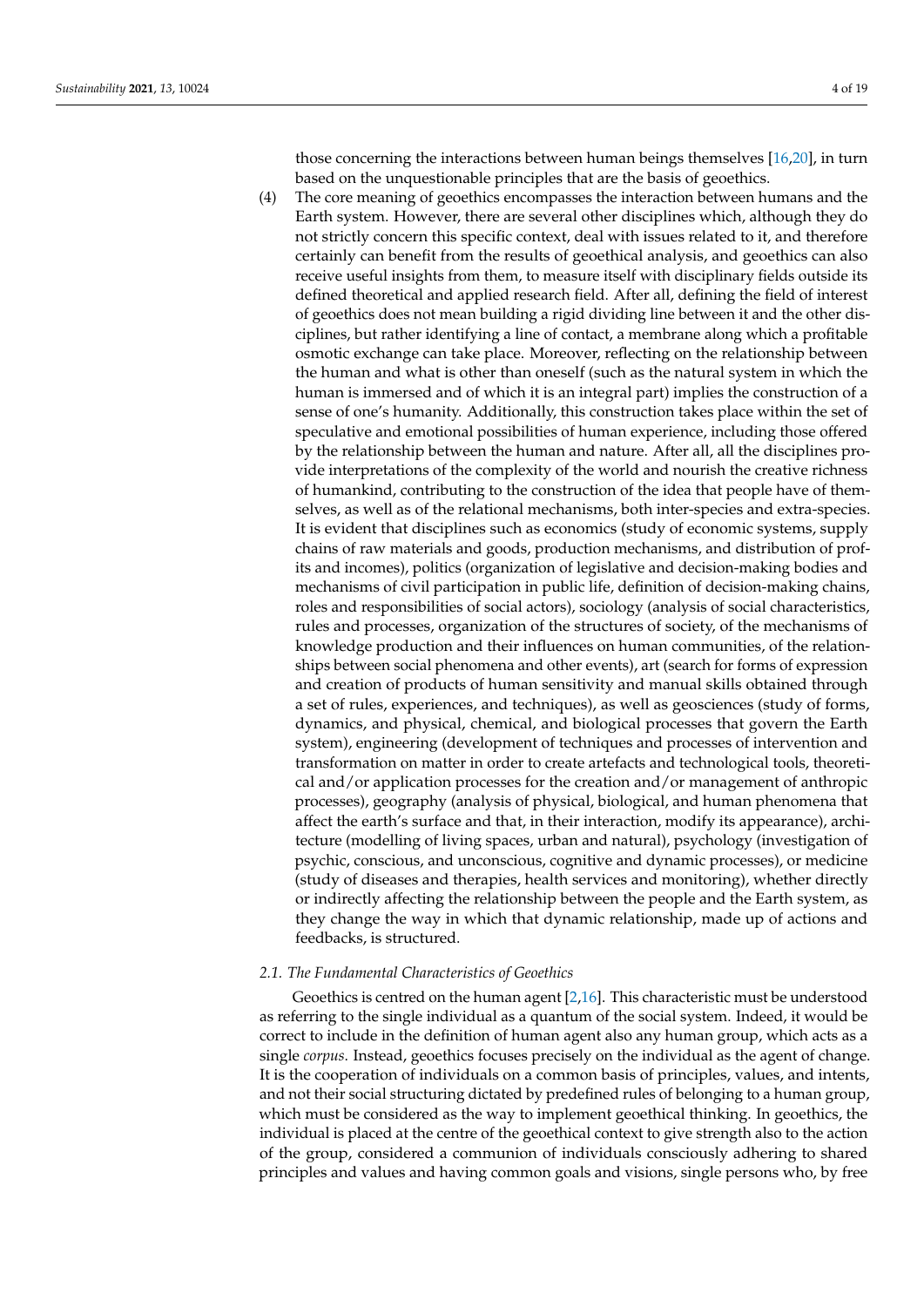choice, act cooperatively in accordance with their human nature, their needs, aspirations, and decisions.

Geoethics is characterized as an ethics of virtue referred to the human agent [\[1,](#page-15-0)[2,](#page-15-1)[16\]](#page-16-0), based on the principles of dignity, freedom, and responsibility [\[16](#page-16-0)[,18\]](#page-16-1) that are discussed in the next paragraph. To adhere to an ethics of virtue, it is not enough to adapt one's behaviour to a system of values, but it is necessary to embody those values until they become innate to one's essence. In other words, to act ethically you have to be a certain type of person, and not just behave in a certain way.

Adherence to the shared principles and values of geoethics is a free decision that shapes all the interaction dimensions of human experience, identified as domains of geoethics, namely individual, interpersonal and professional, social and environmental domains [\[2,](#page-15-1)[17\]](#page-16-11). These domains or levels of interaction that are consecutively broader and more complex are the spheres within which the responsibilities of the individual are declined [\[2](#page-15-1)[,16,](#page-16-0)[20\]](#page-16-3).

The geoethical virtue is implemented through a process of seeking awareness and sharing, aimed at resolving issues, taking into account the value of geoscientific knowledge. Geoethics focuses on individual responsible action, based on the adoption of ethical and social reference values. Its development and application take place within a pragmatic process of reviewing choices, which are open and continuous.

Behaviours inspired by geoethics are based on scientifically-based choices [\[2\]](#page-15-1). Qualified geoscientists, with their valuable know-how on terrestrial, oceanographic, and planetary dynamics, and aware of their social role, are able to suggest choices, behaviours, practices, and functional ways of interacting with the Earth system, and also above all to those who are not experts in geosciences, such as policy makers, legislators, or ordinary citizens.

Choices in line with the geoethical vision cannot be affected by radicalism but must take into account the variety of cultures and social conditions that characterize the interrelated human mosaic present on the planet, just as they cannot ignore the physicalchemical-biological and geological peculiarities of the territories subject to anthropogenic interventions. These choices must therefore be spatially and temporally contextualized [\[2\]](#page-15-1). Any analytical and critical approach to environmental problems cannot ignore the local human communities, if it wants to guarantee to the various groups, and by extension to future generations, the same opportunities for social, economic, and cultural development, in a natural environment not degraded in any sense [\[16,](#page-16-0)[20\]](#page-16-3).

It is clear that any choice or solution in the area that does not take into account local realities risks being perceived as an imposition and can provoke adverse reactions, even violent ones, by the population, which may have different points of view, beliefs, needs, objectives, and expectations [\[16](#page-16-0)[,20,](#page-16-3)[28\]](#page-16-12). This is the condition that often occurs when decisions by authorities are not the result of an inclusive and participatory process with citizens, in particular if they concern works of great socio-environmental impact such as infrastructural networks, underground drilling, the construction of artificial reservoirs, landfills, or deposits of nuclear waste. Similarly, choices that do not consider the possible progressivity over time of the impacts on the environment may appear to be effective solutions in the short term, but lead to further problems over longer periods, or vice versa.

The contextualization of practices and interventions is a fundamental characteristic of geoethics, which in Peppoloni et al. is called as a relativism of geoethics [\[2\]](#page-15-1) and in Bohle and Marone as a pluralism of geoethics [\[14\]](#page-16-13). This feature ensures a variety of approaches and modes of action within a shared framework of geoethical values. After all, the definition of prescriptive behaviours and rules that underestimate the importance of the context in which they must be applied could have the effect of inducing antagonistic tensions and an "a priori" rejection by the people affected by a given problem [\[16\]](#page-16-0). The geoethical approach takes into account the space-time complexity of existing physical and social realities, identifying the technical, environmental, economic, cultural, and political limits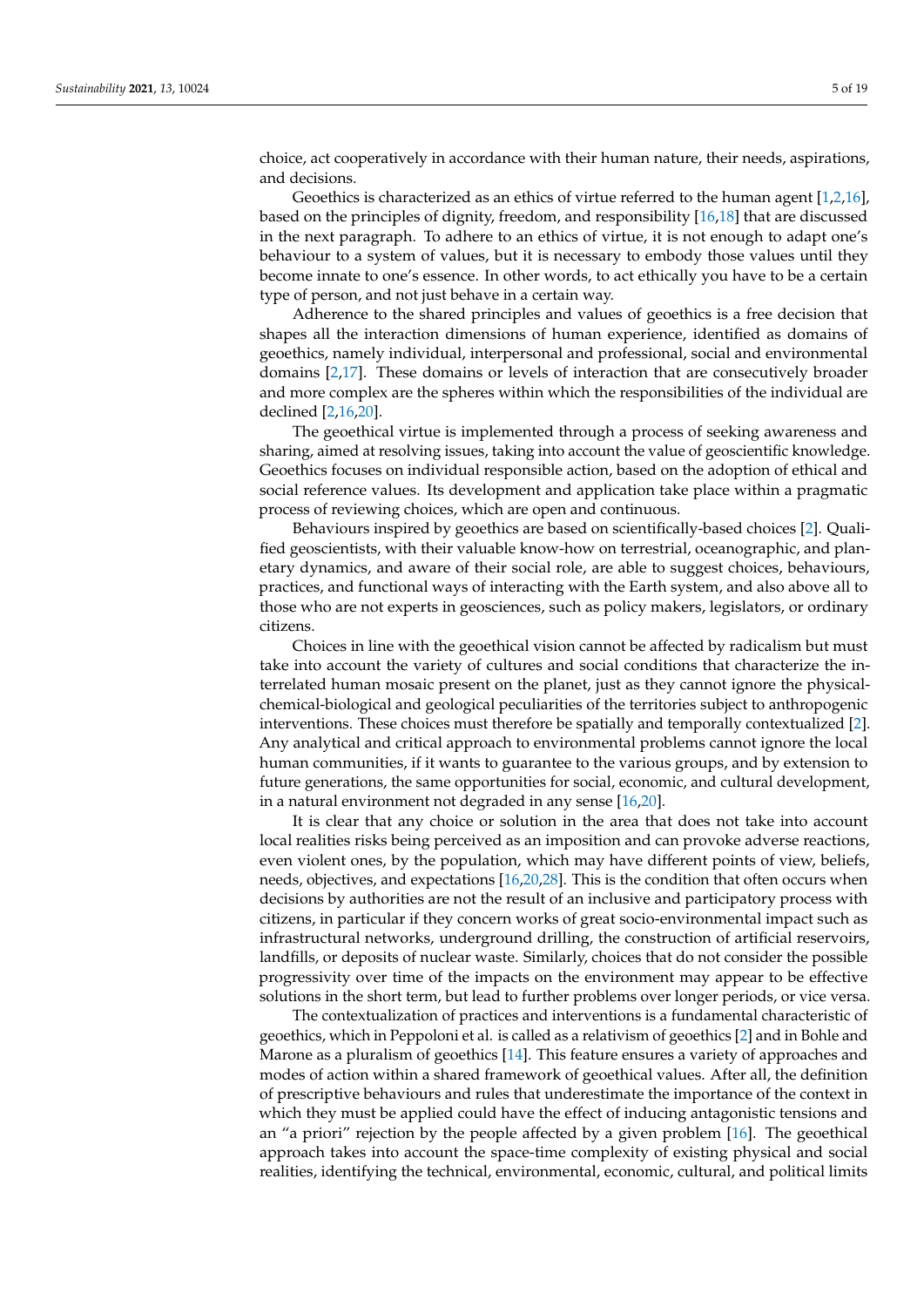of human action, with the awareness that similar problems may require different solutions, geoethically correct, in different contexts [\[2\]](#page-15-1).

## *2.2. The Principles of Geoethics*

It is necessary to reflect that geoethics is a human construction and as such has value in relation to the biological, anthropological, and cultural mechanisms that characterize the peculiarities of our living species. It is not possible to attribute to geoethics an operational value for non-human entities, but these entities can be subject to geoethical analysis albeit from an inevitably anthropic perspective.

The structure of geoethics is based on three fundamental, unquestionable principles dignity, freedom, and responsibility [\[16\]](#page-16-0).

Dignity is expressed and implemented by recognizing a value, and in attributing value to the agent and to what is considered the object of his/her actions. Freedom is the fundamental requirement, the necessary condition for being able to choose and therefore act ethically. Responsibility is the ethical criterion that guides the action of the human agent, who unconditionally accepts his/her systemic role within the Earth system and takes into account the possible consequences, even negative ones, of his/her actions.

Humans are complex beings and as such have the responsibility to act in accordance with their complex biological, emotional, and rational natures. Acting in conformity implies knowing oneself, it means being aware of one's own possibilities and limits, it means recognizing oneself as a moral being and therefore able to pose ethical problems and make ethical choices, and starting from this awareness to try to understand the world and to act according to one's own abilities and possibilities.

Geoethics provides an ethical framework of principles and values on which to build the relations of the human unity of action in the various relational domains, or domains of geoethics. Integrity guides consistent behaviours within each of these four domains of human relations. Additionally, this enriches human existence with meaning, because it makes human beings more functional to themselves and to what is other than themselves; in this perspective, the human beings assume a duty towards themselves, towards others and progressively towards wider spheres of interaction, up to include the entire Earth system. It is in this way that geoethics invites each individual to become part of the whole, through the indissoluble uniqueness of every human being. The feeling of being at the centre of oneself is not selfishness, but it is the fullness of one's authenticity as humans; it is a species identity, since recognizing one's own value allows in turn one to give value to what is other than oneself.

Thus, the individual acts in the four domains of geoethics, following an analytical and prudent approach based on the principle of responsibility.

The fundamental principles on which the building of the values of geoethics is based are flanked by three aspirational principles: awareness, justice, and respect. Their implementation is the aim of the geoethical action that creates geoethical socio-ecological systems.

A description of those six principles (three fundamental and three aspirational) is given in Table [1.](#page-6-0)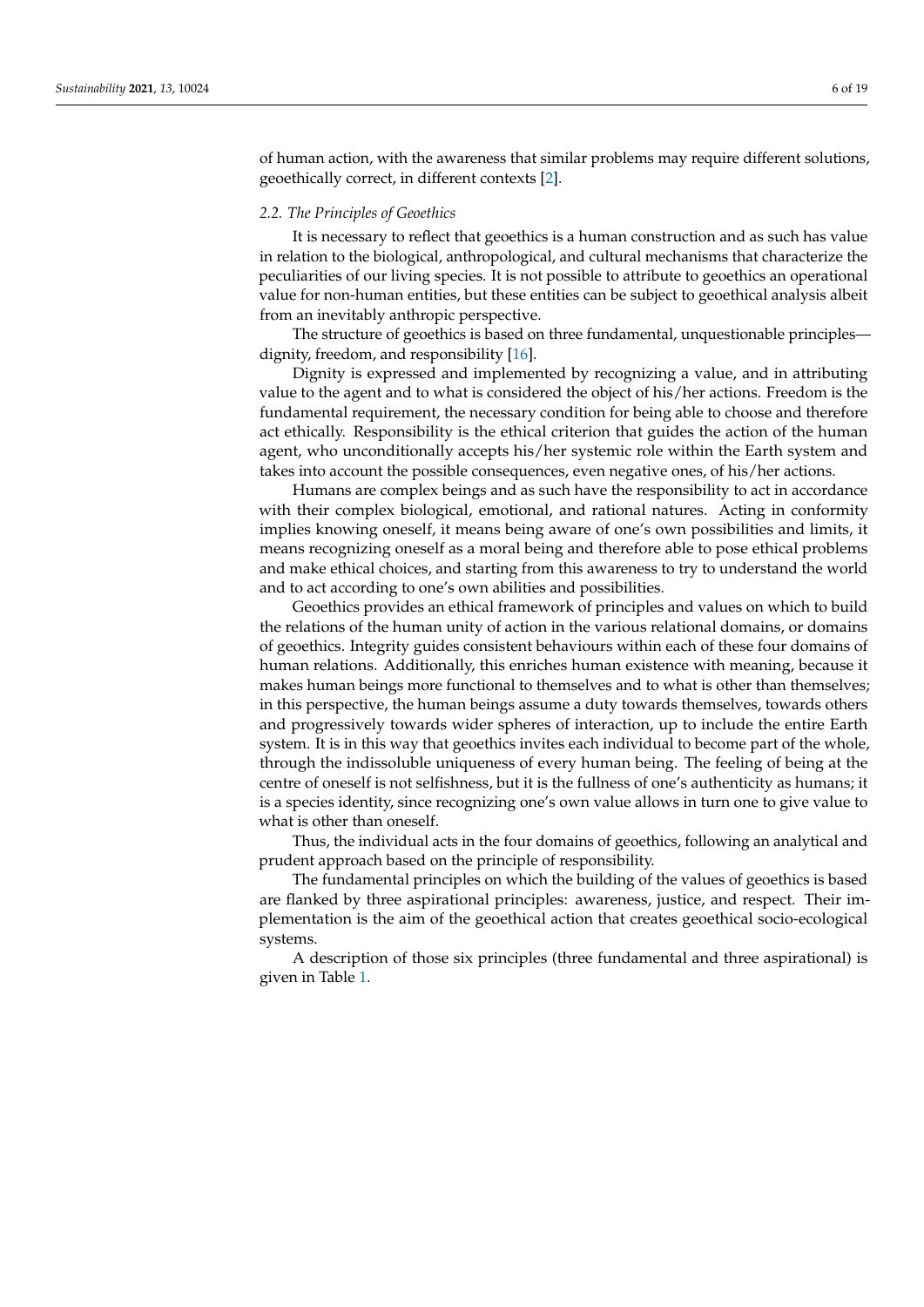| Principles   |                | Description                                                                                                                                                                                                                                                                                                                              |  |  |
|--------------|----------------|------------------------------------------------------------------------------------------------------------------------------------------------------------------------------------------------------------------------------------------------------------------------------------------------------------------------------------------|--|--|
| Fundamental  | Dignity        | Recognition of the existential rights and values to anyone<br>(including oneself) or to anything. Dignity presupposes<br>the intention to respect oneself and others. Geoethical<br>action is functional to recognize the right to existence for<br>any entity and its value.                                                            |  |  |
|              | Freedom        | Existential condition of the human agent, thanks to which<br>the individual is able to think, process, and choose<br>without external constraints that limit his/her intellectual<br>and operational faculties.                                                                                                                          |  |  |
|              | Responsibility | Ethical criterion of free human action. Responsibility<br>implies making a commitment to make a free decision<br>that can have both negative and positive consequences.<br>Responsibility involves an intra-personal relationship and<br>an extra-personal relationship with other parties who act<br>or with the subject of the action. |  |  |
| Aspirational | Awareness      | Human prerogative of being conscious of one's systemic<br>role within the natural architecture, and of the limits that<br>govern the human operating space within the<br>Earth system.                                                                                                                                                   |  |  |
|              | Justice        | It is the full recognition of rights. It is reflected in the<br>rightness of human relationships in space and time and is<br>able to ensure the right to intra-generational and<br>inter-generational self-determination.                                                                                                                |  |  |
|              | Respect        | It is the concrete and conscious implementation of the<br>fundamental principle of dignity, guaranteeing full<br>expression of the existential potential of each biotic and<br>abiotic entity.                                                                                                                                           |  |  |

<span id="page-6-0"></span>**Table 1.** The principles of geoethics.

## *2.3. The Values of Geoethics*

In Peppoloni and Di Capua, a set of values for geoethics were proposed [\[29\]](#page-16-14), which were then incorporated into the Cape Town Statement on Geoethics [\[30\]](#page-16-15). Among them, in addition to professional ethical values, some important concepts of geosciences are described, such as geodiversity, geoheritage, and geo-conservation, which are strictly linked to principles of dignity and respect referred to in Table [1.](#page-6-0) Geodiversity, geoheritage, and geo-conservation are concepts that have cultural relevance [\[31](#page-16-16)[,32\]](#page-16-17), since they shape the meaning humans give to their relationship with the abiotic environment [\[29\]](#page-16-14). For this reason, those concepts can be considered cultural values for geoethics, visible and tangible expressions of natural reality, capable of sense-making and producing emotions in humans. In [\[29\]](#page-16-14), other concepts such as sustainability, prevention, and geo-education are proposed as social values of geoethics, essential for guiding societies and designing societal policies and strategies to face global anthropogenic changes. Values described in [\[29\]](#page-16-14) are deepened in [\[2\]](#page-15-1). In Peppoloni and Di Capua [\[16\]](#page-16-0) the scheme of geoethical values is further developed and organized according to the four domains of geoethics. In the field of geoethics, virtuous actions respond to the principle of responsibility [\[33\]](#page-16-18), the ethical criterion of action [\[34\]](#page-16-19). In geoethics, personal, social, group, and religious morals converge, finding points of contact in the set of geoethical values proposed in Table [2.](#page-7-0) Therefore, geoethics does not deconstruct the various moral systems that guide human choices, but it tries to propose a synthesis that can be acceptable for the various socio-cultural contexts that characterize human diversity.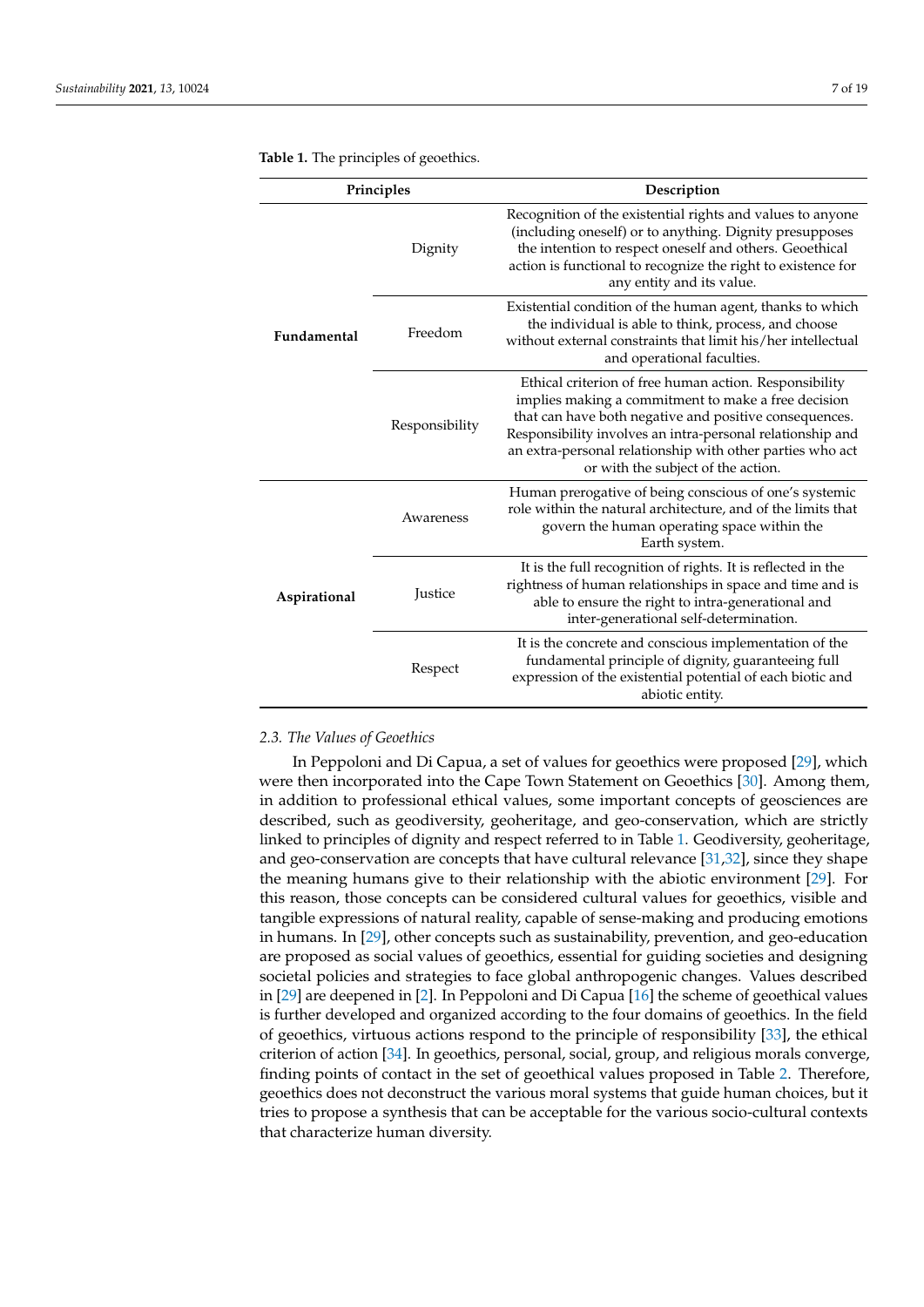<span id="page-7-0"></span>

| <b>Geoethical Domain</b> | <b>Features</b>                                                   |                     |                 | <b>Values</b>                                                                                                                    |
|--------------------------|-------------------------------------------------------------------|---------------------|-----------------|----------------------------------------------------------------------------------------------------------------------------------|
| <b>Self</b>              | Responsibility is rooted into individual ethics                   |                     |                 | Honesty, integrity, accuracy,                                                                                                    |
| Inter-personal           | Responsibility-informed social relations                          |                     |                 |                                                                                                                                  |
|                          | Responsibility-informed<br>professional relations<br>(deontology) | Professional ethics | Codes of ethics | reliability, transparency,<br>listening, sharing                                                                                 |
|                          |                                                                   | Research integrity  |                 |                                                                                                                                  |
| <b>Societal</b>          | Responsibility towards social stakeholders                        |                     |                 | Equity, inclusivity, cooperation,<br>adaptation, prevention,<br>sustainability, geo-education,<br>inter- and multidisciplinarity |
| Environmental            | Responsibility towards the Earth system                           |                     |                 | Stewardship, sustainability,<br>impact minimization, protection,<br>conservation, enhancement                                    |

**Table 2.** The values of geoethics (from [\[16\]](#page-16-0)).  $R_{\text{reco}}$  is generated (none  $[10]$ ).

**Geoethical Domain Features Values** 

In a schematic way, geoethics is structured in fundamental principles, from which descend a set of values that guide action towards the implementation of aspirational principles (Figure [1\)](#page-7-1).

<span id="page-7-1"></span>



have a different connotation depending on the geoethical domain considered. Following the values of geoethics means putting into practice a series of actions that

Therefore, when responsibility is applied in the individual and inter-personal domains, virtuous geoethical agency produces actions that bring individuals closer to their inner dimension, making them more aware of their responsibilities towards the human groups to which they belong, in the same way that the agency also contributes to carrying out those actions that are right (which recognize rights) in relation to the extended dimension of society, since they concern the intra-generational and inter-generational spheres.

When responsibility is applied to the social domain, the actions of individuals are guided by the values of equity, inclusiveness, cooperation, adaptation, prevention, geoeducation, and inter- and multidisciplinarity and are aimed at creating a fairer society for present generations, and to build solid foundations for a fairer society for future generations as well.

Finally, when responsibility guides actions in the environmental domain, the values of stewardship, sustainability, minimization of anthropogenic impacts, and protection and conservation of ecosystems are implemented. The implementation of those values in turn produces well-being and happiness also for the human being. The result is actions that respect the environment, which promote and/or implement initiatives for the development of environmental-friendly and low-energy anthropic processes, low carbon and renewable energies, reduced-depletability management of georesources, and a low waste and circular economy [\[16\]](#page-16-0). These actions, which are respectful of geo-biodiversity and social-ecological systems, are expression of the principle of respect for all the biotic and abiotic entities of the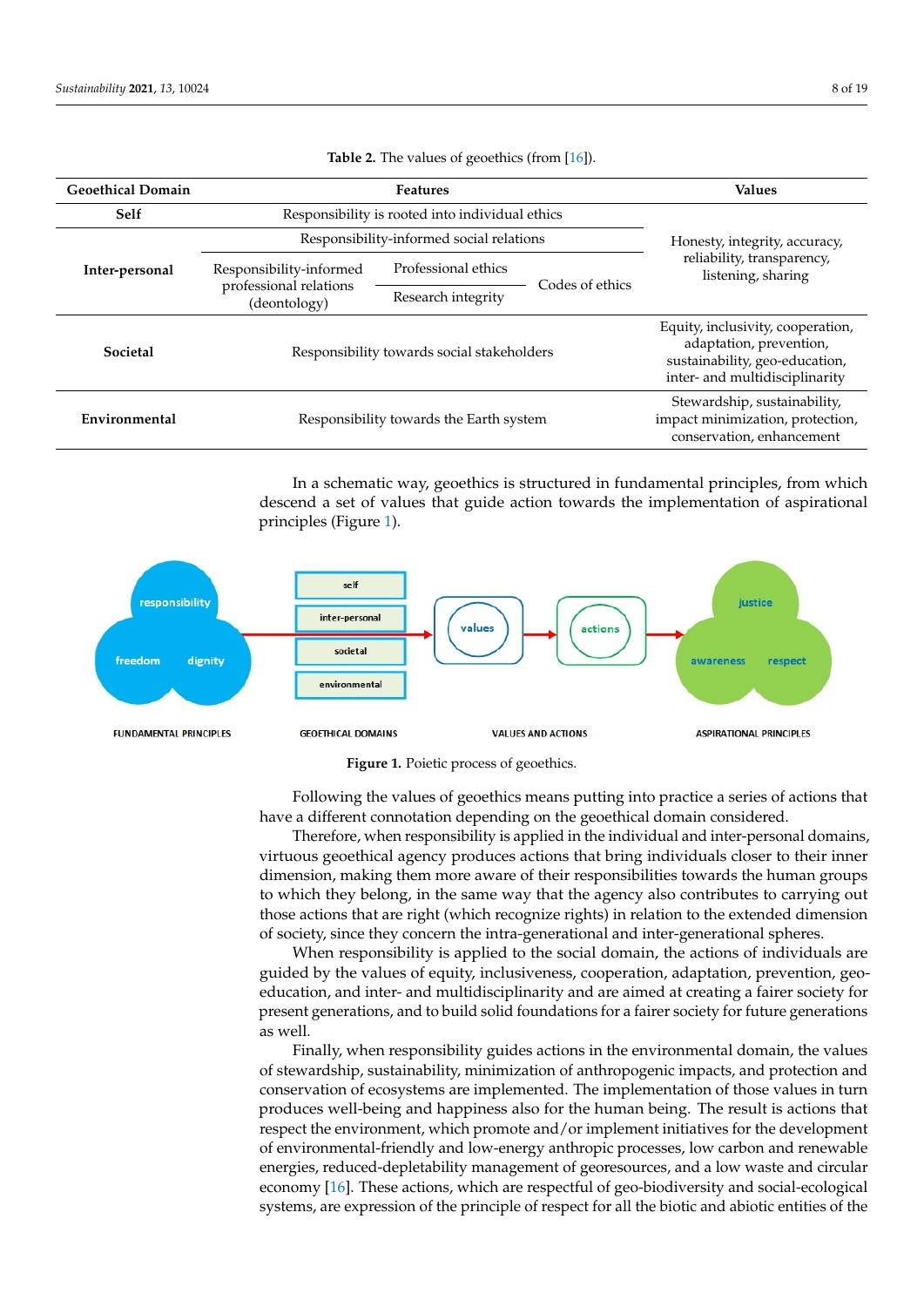Earth system regardless of their possible instrumental and functional value for the human being.

The structure of geoethics is the bedrock on which to contribute to building a new trajectory, narrative, and vision of the world. It is global ethics for a human globalized community of destiny.

#### <span id="page-8-0"></span>**3. Ecological Crisis as a Crisis of the Human Being: Philosophical and Economic Considerations from a Geoethical Perspective**

We argue that to give value to nature that is not of exploitation or mere functionality for the human being, we have to become capable of giving greater value to the human being, especially in times of growing planetary inequalities, with prevarications against minorities and local indigenous communities [\[35](#page-17-0)[–37\]](#page-17-1), accentuated by economic globalization processes [\[38](#page-17-2)[–40\]](#page-17-3). It is no coincidence that when we talk about the ecological crisis, we must also take into account social issues, such as inequalities, poverty, solidarity, rights, exploitation, or integration. The ecological crisis is also the direct effect of the crisis of the social, economic, and political organization systems [\[41\]](#page-17-4). Ultimately, it is a crisis that invests the human being in all the experiential and existential spheres. This is the focal point from which to start to develop a pedagogical project aimed at proposing geoethics to society as a whole for shaping future citizens of the world, which creates a policy inspired by the principles and values of geoethics, which contrasts with the selfish interests of limited power groups and is fully at the service of humanity.

In this vision, the human must be placed at the centre of the general interest of society, supported by an ethical reference framework that guides his/her decisions and increases awareness of his/her responsibilities in building the technological and economic future of societies, with the help of legal frameworks that implement a renewed vision of politics.

In the late 1970s, the German philosopher Hans Jonas (1903–1993) was very concerned about an evolving technology that lacked clarity and awareness of the problems that could arise from its application. Jonas invoked the principle of responsibility as an ethical criterion for human action, also in the perspective of respect for future generations who will inherit the Earth as a dwelling place [\[33\]](#page-16-18). According to Jonas, the responsibility is fed by fear, even by the fear of extinction. We consider that it is not fear that can make the human being more responsible, but the awareness of one's own value and limitations, which can only arise from in-depth knowledge of the issues, the fair comparison of ideas, and the training to a culture of the scientific method.

Often the lack of knowledge of problems and possible solutions, and the scarce awareness of their technical, social, cultural, ethical, and economic implications causes citizens to delegate decisions of crucial importance for themselves and the communities to which they belong to small political and economic elites. However, it is the knowledge of problems that increases awareness, which therefore becomes the objective of both individual and social self-determination, as an essential step to give birth to a humanity that is responsible for taking care of itself and the planet.

It is evident that a pedagogical and political project based on geoethics, as any other project focused on a renewal of the ethical dimension of humans, inevitably collides with strong resistance by interest groups, autocracies, theocracies, and oligarchies. Certainly it should be a factor for the policy makers who are above all trained to achieve those ambitious general objectives and who are consequently capable of implementing authentic and functional leaderships that guide humanity towards common and beneficial objectives.

There seem to be no alternatives—in this historical moment, it is necessary to make a real leap in our evolutionary path, that must be achieved in a few decades, and whose importance and scope could be greater than any other passage *Homo sapiens* has experienced in the past. Basing politics on the principles of dignity, freedom, and responsibility means delving into the heart of the issues that afflict humanity, giving an operational perspective to the numerous criticisms of the capitalist system [\[42–](#page-17-5)[46\]](#page-17-6), held by many as the responsible driver for the current global crisis. Renewing the ethical dimension of humans also means radically changing the forms in which they organize their production systems and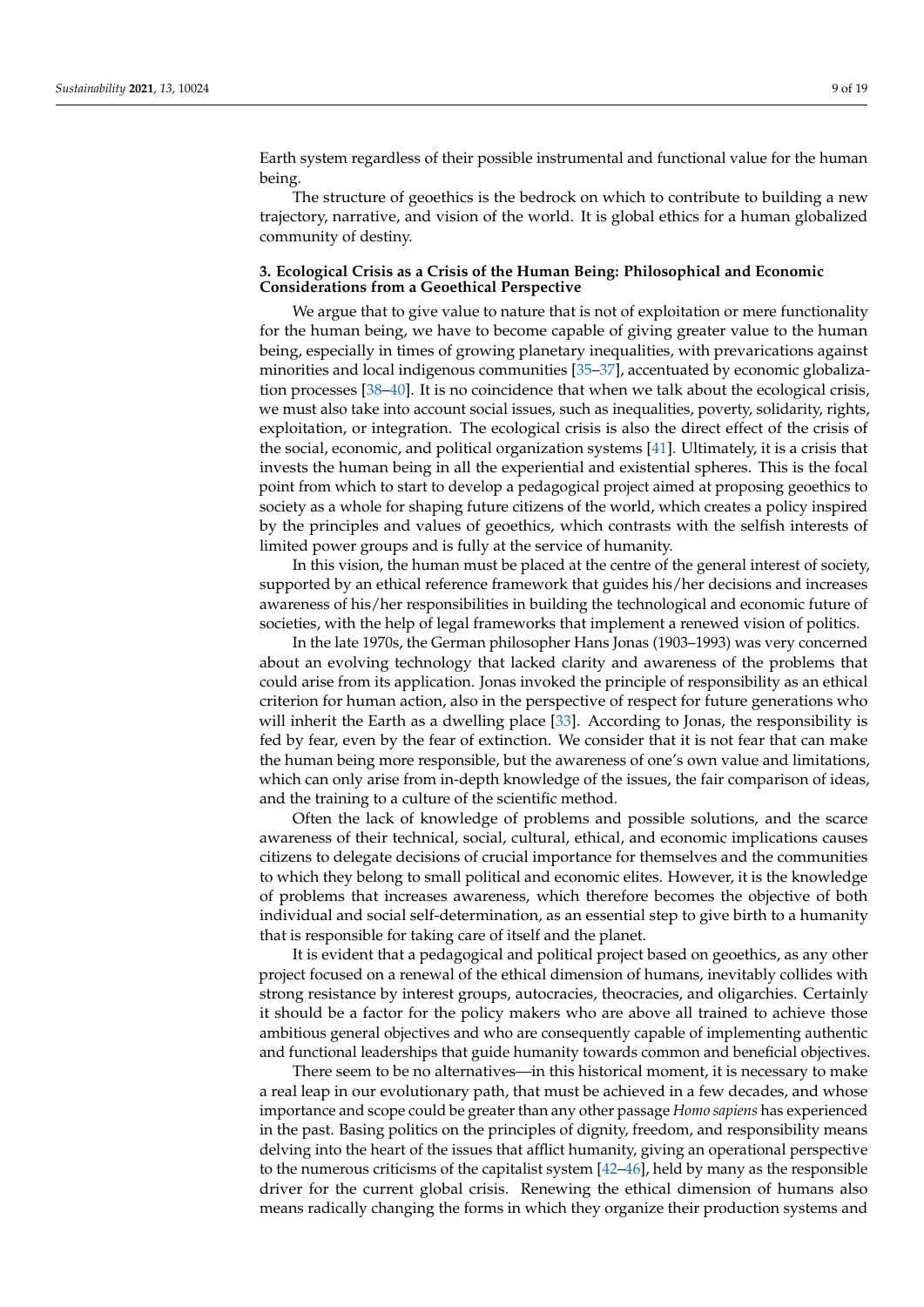communities, accommodating technical and linguistic obstacles that do nothing but create other clashes or the raising of ideological enclosures.

For centuries, the capitalist economic system, although changed in its forms and articulations due to progressive cultural, social, and political changes, has monopolized the modes of production and relationships among individuals and between them and nature, by producing on the one hand an enormous improvement in the quality of human life and wellness, even if only for a part of the world, and on the other hand by powerfully increasing the anthropic pressure on social-ecological systems [\[47,](#page-17-7)[48\]](#page-17-8). This has led to a progressive deterioration of the human habitable space and a strong reduction in biodiversity [\[22,](#page-16-5)[23,](#page-16-20)[49](#page-17-9)[–53\]](#page-17-10), which now requires from humanity new trajectories of thought and action [\[16](#page-16-0)[,18](#page-16-1)[,20](#page-16-3)[,45](#page-17-11)[,51](#page-17-12)[–57\]](#page-17-13). The essentially instrumental vision of nature, which is considered linked to capitalism [\[46\]](#page-17-6), does not fit into the vision of geoethics. For the principle of dignity, geoethics recognizes a value in itself also to natural entities. Similarly, the figure of an aware and responsible individual as defined by geoethics prefigures new forms of active consumer citizens, who can make the difference with their purchasing choices. This could drive towards an economic paradigm shifting. An economy that does not take into account the value of the human and the natural environment stimulates constantly the creation of induced needs and false expectations for passive consumers, forcing the individual to artificial lifestyles based on the compulsive purchase of goods, even unnecessary ones. The ultimate effect is the increase in the ecological footprint of the economy, the rapid reduction of non-renewable natural resources, the homologation of needs, the repression of individual specificities, and the creation of social tensions between those who can possess and those who can only aspire to possession.

It is also evident that a critical analysis of any kind of system that has existed for hundreds of years cannot be addressed in the short space of an article, given the complexity of its historical evolution, of its benefits and negative effects, as well as of its pervasiveness in different human civilizations.

Human societies are very complex, globalized, and integrated. The change, however radical it may be, will have to be managed with prudence and foresight, at risk of further failures, and "-radicalness in purpose should not be conflated with a call for instant revolution, tearing down the system or hostility to dissenting ideas. Radicalness in purpose is equivalent to holding a vision or belief in what could be possible if  $X$ ,  $Y$ , or  $Z$  was to change, an imaginary that stirs up energy, commitment, and persistence in taking the many incremental steps required to get there. Sociologists use the term 'imaginary' to capture more than ideas: it includes a set of values, institutions, laws, and symbols with which people imagine their social whole. Without this combination of radical imaginary and persistent progress toward it, not much transformation will happen" [\[58\]](#page-17-14). This means that great care must be taken not to place oneself outside a historical-cultural perspective and not to deconstruct a cumulated culture to the point of dangerously destabilizing it. As Edgar Morin points out, human history is not free from grim regressions [\[21\]](#page-16-4).

Mazzucato proposes that "we fundamentally restructure capitalism to make it inclusive, sustainable, and driven by innovation that tackles concrete problems. That means changing government tools and culture, creating new markers of corporate governance, and ensuring that corporations, society, and the government coalesce to share a common goal. [\[59\]](#page-17-15)" For Löwy there is the need to embrace ecosocialism as a radical alternative to the capitalist system  $[60]$ .

In our vision, profound economic, political, social, and cultural changes are possible only through an authentic regeneration of the human being on an ethical level [\[18\]](#page-16-1), as proposed by Morin [\[21\]](#page-16-4). Therefore, we believe that the project of geoethics, which is to put the individual at the centre of human interest, his/her dignity, freedom, talent, and creativity, is an essential condition to make humanity responsible, to start changing current economic paradigms and create new forms of economic production and work organization, shaping them through the principle of intra-generational and inter-generational responsibility and the principle of dignity, aimed at recognizing human rights and guaranteeing environ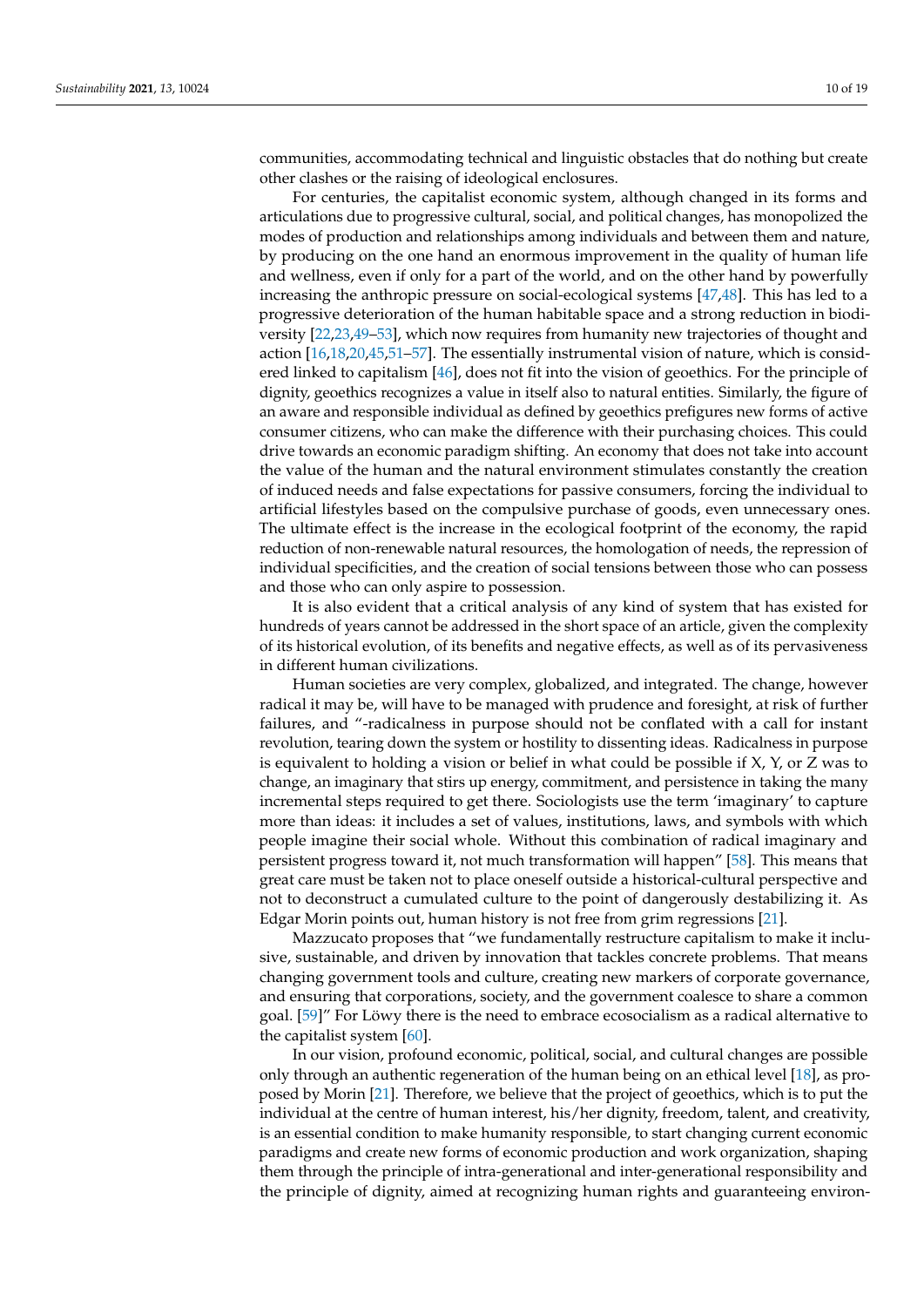mental protection. This is the vision on which our proposal for a Charter for Responsible Human Development is founded [\[16\]](#page-16-0), which lists nine universal human duties that should complement the universal rights already promulgated by the United Nations [\[61\]](#page-17-17).

## <span id="page-10-0"></span>**4. In What Terms Is the Vision of Geoethics Anthropocentric?**

Placing the human at the centre of the geoethical vision of the world inevitably recalls the concept of anthropocentrism [\[62\]](#page-18-0). It should be clarified that, as already stated by Peppoloni and Di Capua [\[18](#page-16-1)[,63\]](#page-18-1) and Peppoloni et al. [\[2\]](#page-15-1), anthropocentrism in geoethics is criticized in its traditional meaning but is reformulated in light of the principle of responsibility, as an ethical criterion for the agency.

The anthropocentrism referred to indicating positions of prevarication of human interest on the right to existence of any other living and non-living entity, is a concept completely rejected by geoethics. It is contrary for geoethics to attribute to nature only an instrumental/functional value for our species, or to think that nature can be managed according to a relationship of subordination with respect to the needs of humanity. In the anthropocentric vision stricto sensu, nature has neither status nor value in herself. Consequently, the use of the planet's natural resources is functional to ensure satisfactory standards of living for the human being, whose rights are placed before those of any other living entity. Usually, the development of the current economic, political, social, and cultural paradigms that have led to the over-exploitation of natural resources and the great inequalities between the rich and the poor people of the planet is traced back to anthropocentrism. Anthropocentrism would therefore underlie predatory capitalism and in some way would support the most selfish part of the human being, almost justifying it, and leading him to perform even petty acts towards his fellows and towards what is other than itself. This negative vision would leave no other possibility than to embrace different positions, such as those conceived by biocentrism, ecocentrism, or geocentrism.

In biocentrism [\[64,](#page-18-2)[65\]](#page-18-3) nature possesses a value in itself, regardless of the human being, who is considered a living being of equal importance compared to the other ones that populate the Earth and who is required to safeguard and conserve nature also to protect itself, in the need to find a balance that guarantees its survival within the richness of biodiversity. Ecocentrism [\[66](#page-18-4)[–69\]](#page-18-5) also goes beyond the biocentric position, attributing an intrinsic value to nature intended as the totality of what constitutes it, as a system of relationships. Humans, and in general all living beings, are considered an integral and inseparable part of everything else, and the value of nature taken as a whole is considered superior to the value of each organism considered individually. In this way, ecocentrism moves the human being from a position of centrality with respect to nature, which determines our sense of domination over nature itself, and lead him/her back to a position of a peer among other peers. Additionally, in the most extreme positions, ecocentrism also leads to considering the human being as an element that can be sacrificed if necessary, for the benefit of the preservation of nature as a whole. The biocentric and ecocentric positions would guarantee by humanity attitudes and therefore actions respectful of Nature, recognizing its full existential dignity [\[70\]](#page-18-6). Especially in the case of ecocentrism, this point of view seems completely incompatible with the current economic systems and global social organization. Finally, the geocentric position can be understood as a further systemic extension of the ecocentric positions. The Earth has an objective, self-produced systemic value, which does not therefore depend on those species that can recognize or attribute that value to it, a value that the Earth has by virtue of its relationships, value that is higher than the value of single species and single ecosystems that constitute it, as each part of the planetary system has reason to exist as part of the relationships constituting the whole [\[70\]](#page-18-6).

Anthropocentrism, biocentrism, and ecocentrism (with its geocentric extension) are positions of environmental ethics [\[71\]](#page-18-7), which have been given very complex meanings. Furthermore, some adjustments and further specifications in the definitions have been made over time: for example, a strong anthropocentrism has been defined as opposed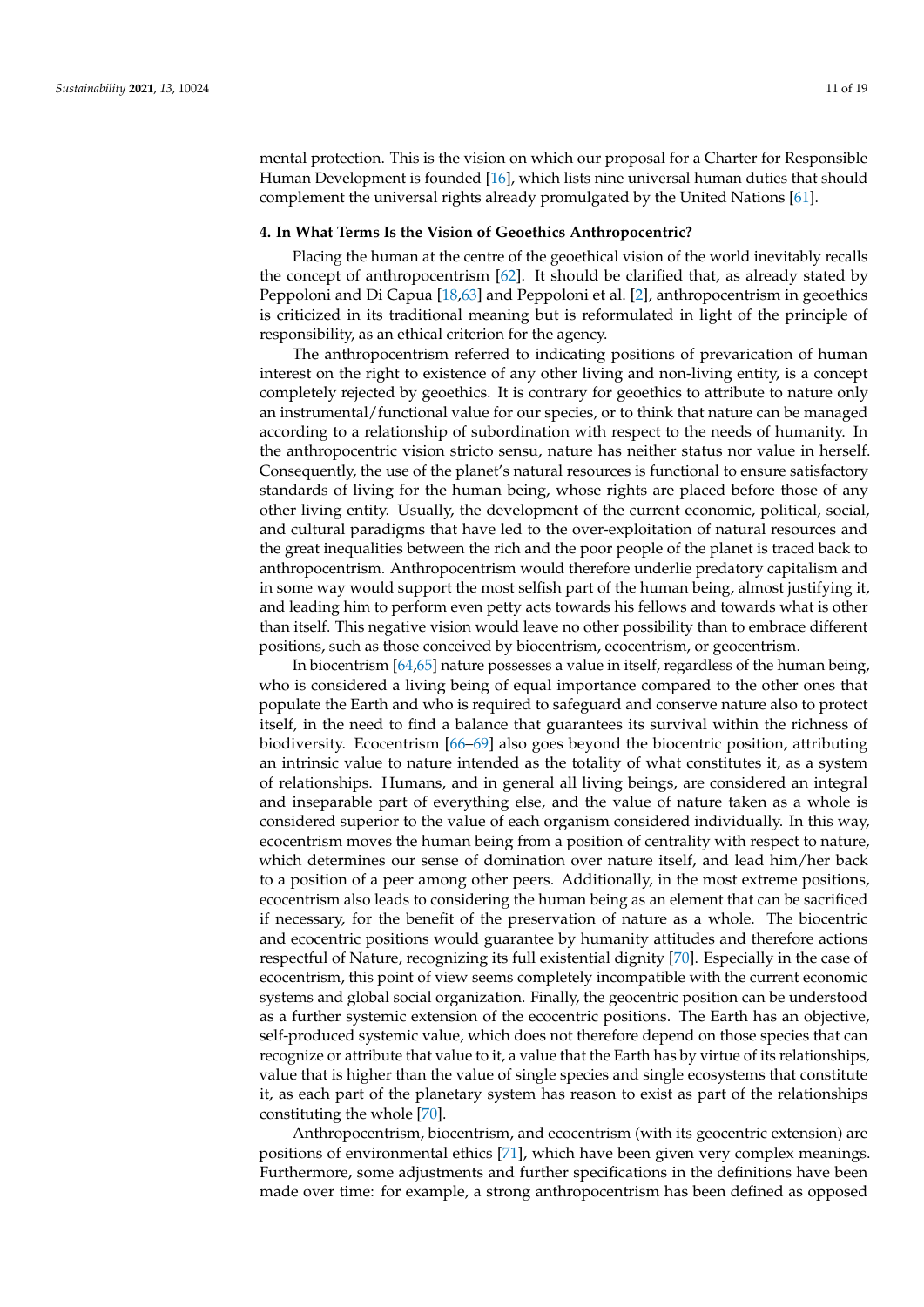to a weak one [\[72\]](#page-18-8). These specifications appear as attempts to overcome the rigidities of the different positions, which do not really fit separately the human complexity and the complexity of the relationship between human beings and nature. In any case, our conviction remains that all these positions descend from an inevitable anthropocentrism of species, in other words from a perception of things that for us, as humans, can only be anthropocentric, namely referred to the position that human beings give to themselves in relation to the other than themselves. As human beings, we cannot fail to have an anthropocentric vision [\[73\]](#page-18-9). Furthermore, biocentric and ecocentric positions are anthropocentric concepts, since they are developed and expressed by the human being. They are symbolic representations of our perception of a world of relationships to which we assign an ethical meaning.

Conceiving anthropocentrism in these terms, i.e., referring to the inevitable perception that the human species has of its position on Earth, is not in contradiction with being respectful of nature [\[74\]](#page-18-10) and acting responsibly towards it, having understood that we are an integral part of it and that by protecting nature we safeguard also ourselves.

Unfortunately, anthropocentrism, biocentrism, and ecocentrism have become terms in strong contraposition. In the case of biocentrism and ecocentrism, for example, the specificity of every living species, including the human species, is not considered as a given reality, but there is the tendency to amalgamate the peculiarities of each individual in a single apparently holistic dimension, without realizing that this operation is intrinsically anthropocentric.

Moreover, there is another important aspect to be considered, that these positions can also induce a deep sense of guilt in the human being, regardless of the responsibilities of the present and the opinionated attitude of looking at past history with the sensitivity and moral frameworks of the current time. The sense of guilt does not allow clarity of action, but risks acting as a superstructure; that without being realised, it directs our choices, thus questioning the possibility of acting ethically, scientifically, and with common sense. The final result is that the sense of guilt feeds that feeling, strongly anthropocentric, which leads us to perceive ourselves as the rescuer of the environment, the planet, the cosmos. This highlights once again the persistent dichotomy between humans and nature, which is dominant all in Western cultures, that ontological fracture that comes from afar [\[75\]](#page-18-11) (pp. 20–21), [\[76\]](#page-18-12) and that we try to hide from it by using the words of elusive definitions.

We think a new attitude is needed. Environmental ethics has explored possible ways of relating to Nature and synthesized them in positions that have entered into conflict with each other [\[62,](#page-18-0)[74\]](#page-18-10), sparking endless discussions that have in fact created obstacles on the operational level, that we have to remove quickly if we want to give common answers to global problems.

Geoethics seeks to go beyond the contrapositions and make a synthesis, incorporating the concepts of anthropocentrism, biocentrism, and ecocentrism in a unitary vision, which saves the best intuitions of the categories of environmental ethics and uses them to develop new paths, more linked to reality, more effective on a practical level. To do this we recall some points of utmost importance in this synthesis process:

- Human beings have been changing their ecological niche for at least 12,000 years [\[77\]](#page-18-13). It no longer makes sense to speak of a "de-humanized" nature. We are nature, an integral part of natural reality and dynamics. We legitimately seek to create and protect our living space in the evolutionary and competitive game of nature herself. Our humanity, however, also opens up other dimensions to us, precisely those of reason and the possibility of choosing. We are moral subjects. We can therefore make ethical decisions, to live more responsibly in the future.
- Nature does not need us to regenerate, change, and evolve. We are not central to natural architecture, as the deep time of geology demonstrates, but we can legitimately build our living space, like other living species. Our species can recognize and ensure dignity also to what belongs to other species and to what is non-living. Additionally, this gives us a lot of responsibility towards everything that is other than us.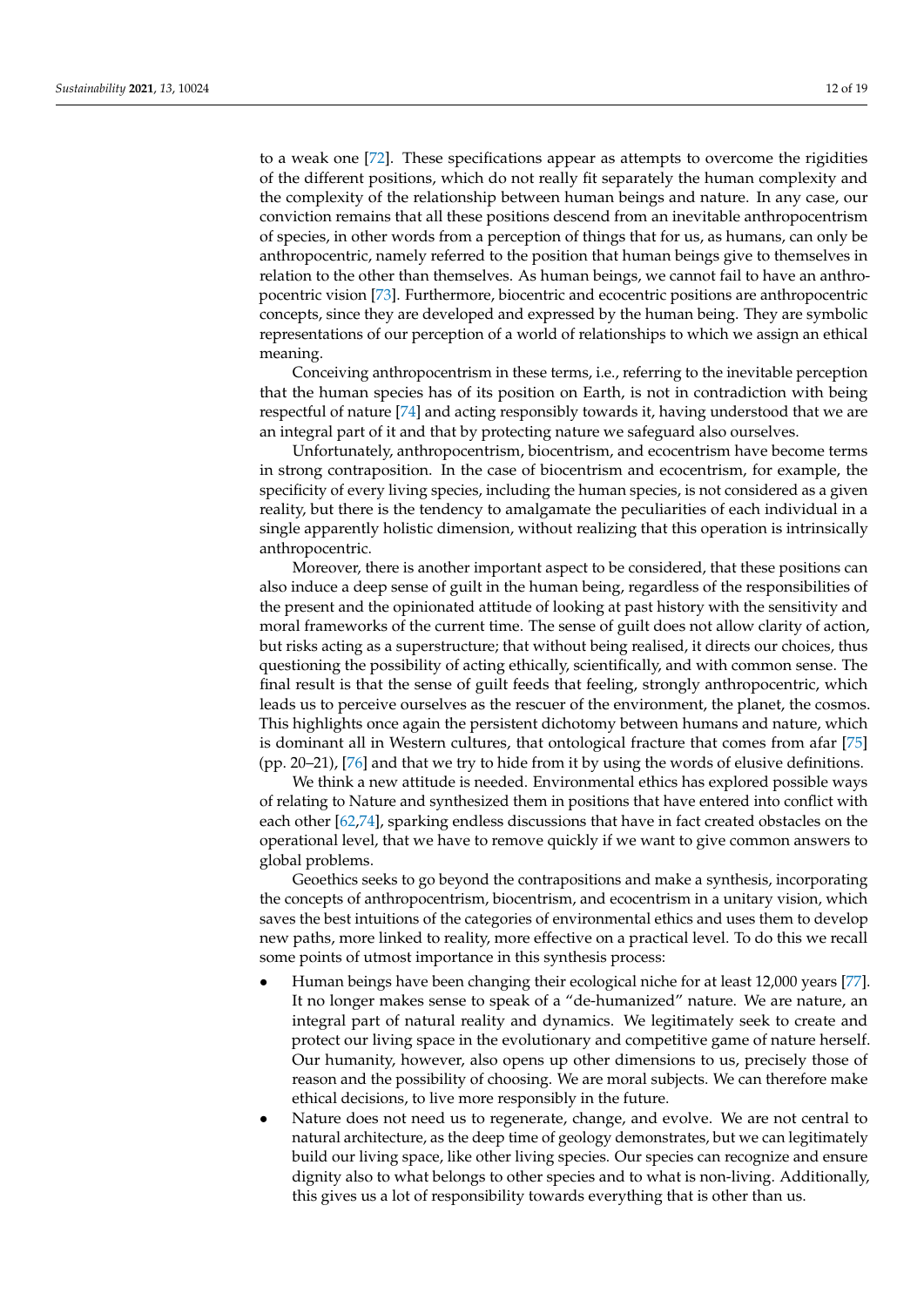- It is necessary to distinguish between the perception that humans can have of themselves with respect to everything that is other than them and their concrete actions, being in relation to what is external to them. Geoethics admits that it is not possible for humankind to leave the anthropocentric point of view, intended as referred to the perceived position on the Earth. The biocentric and ecocentric visions themselves are not exempt from an anthropocentric perspective, since they were thought and argued by people. However, in implementation, it must be acknowledged that humans try to change reality on the basis of their needs and expectations. However, it is necessary to be aware that primary needs and human expectations (sometimes secondary or induced needs) do not coincide, otherwise the predatory aspect of our human nature (which in any case exists and feeds on expectations) can prevail over the part of us that seeks after respect for and harmony with nature, that part that can instead find balance with the satisfaction of basic human needs.
- We should honestly ask ourselves if we want to change fundamentally our overall way of life, including our relationship with nature, progressively transforming ourselves from ruthless predators without the capacity for foresight, into conscious moral subjects, able to grasp the need for sustainability, capable to cultivate and implement that dimension of care and sharing which is one of the best evolutionary qualities achieved by our species. We can choose whether or not to do it.
- The identification of an ethical criterion for human action on the planet is crucial. For geoethics, this criterion is the principle of responsibility.

For all these reasons, geoethics accepts the different visions of environmental ethics, believing that each of them contains important elements of truth. Geoethics does not deny the anthropocentric vision, by meaning this as connected with the modality of the human self-perception, and declines it in light of the principle of responsibility, assigning to the human being the responsibility to act by attributing to nature an intrinsic value. In these terms, geoethics incorporates the vision of biocentrism, which is capable of grasping the value of natural life in itself, considering this conception fundamental to recognize the value of nature that resides also in us humans, and through respect for ourselves, to strengthen respect for nature in a virtuous circle that is self-sustaining. Finally, geoethics embraces the key concept of the ecocentric vision, which is the systemic dimension and that also belongs to geoscientific knowledge, a dimension linked to the relationships that are established between the constituent elements of nature and that allow one to grasp the meaning of the whole and the link between the parts. Geoethical thinking emphasizes that we live in a system of relationships, of which we are an integral part, and which we must take into account in our actions. The value of the single element is part of the value of the whole.

Geoethics grasps the profound meaning of anthropocentric, biocentric, and ecocentric positions and synthesizes them in a vision that can be defined as "ecological humanism" [\[16,](#page-16-0)[18](#page-16-1)[,20\]](#page-16-3). Ecological humanism rejects the traditional anthropocentric conception of a human being dominating nature, to open the vision to what Dubos defined as an "enlightened anthropocentrism" [\[78\]](#page-18-14).

The vision of geoethics is centred on human agents who become aware of the partiality and relativity of their rational, sensitive, and emotional experiences. Geoethics assigns to the human being, part of a whole and equal among all, a centrality in the Earth system in terms of responsibility and not of exercise of domination and power. In this sense, geoethics acknowledges and goes beyond the categories of environmental ethics, which would otherwise remain in conflict with each other and hinder the achievement of a common vision, above all by preventing a rapid operational human response to the urgent global environmental, social, and economic challenges, and the adoption of policies respectful of humanity and nature at the same time.

Ultimately, we do not believe that perceiving oneself as anthropocentric, that is, positioned at the centre of reality with reference to the human perceptive and experiential status, is the cause of the desire for domination and exploitation over nature.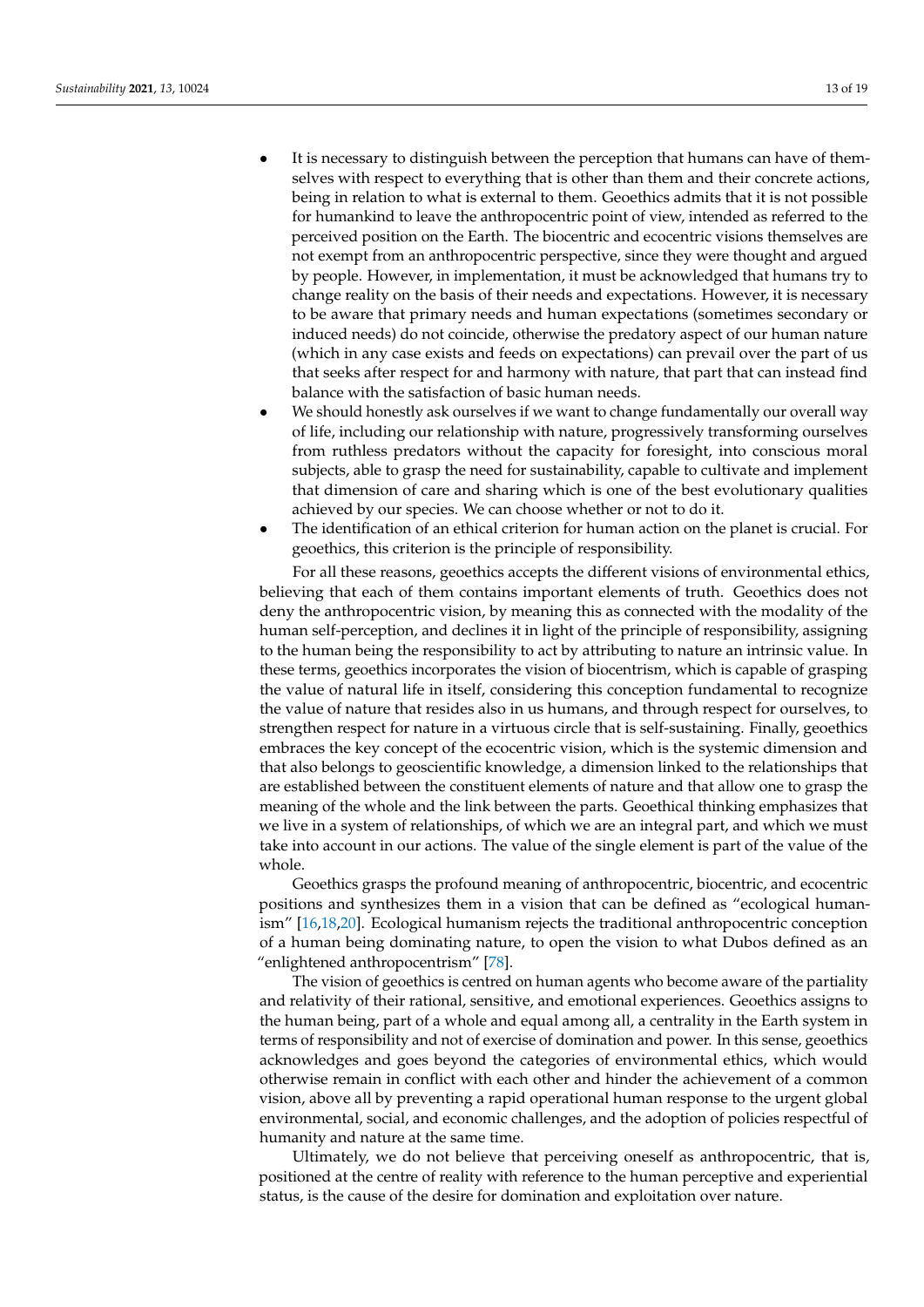The predatory and prevaricating attitude, which is an underlying cause of today's ecological crisis, refers to the concept of anthropocentrism in its most negative and traditional meaning, which conceives nature, the Earth resources, the environmental heritage, as exclusive prerogatives of the human being, without considering the consequences that an irresponsible exploitation can bring to social-ecological systems.

In our view, the real cause of the exercise of that dominion is due to a scarce, if not completely absent, assumption of social and environmental responsibility of individuals, driven by political and economic power groups that govern authoritarian societies, or promote their own partisan interests within democratic processes without considering the common good. Those groups are not inclusive and tend to deprive ordinary people of the responsibility to act for their own good, for the good of society and the environment, in such a way as to preserve their prerogatives of exercising power. The mechanism of de-responsibilisation is implemented through the induction (control) of induced needs, the shifting of attention to secondary issues, and the construction of an idea of a paternalistic state [\[79](#page-18-15)[,80\]](#page-18-16). The induced social effect is to feed an egoistic dimension of needs and to induce feelings of apathy and passivity in the citizens towards general decisions. It is therefore not the anthropocentric human perception that produces the mechanism of exploitation and deterioration of the environment, but rather the general process of deresponsibilisation of individuals implemented by bad policies or by the exercise of a prevaricating power of the lobbies.

The implementation of inclusive decision-making mechanisms, of educational processes aimed at increasing the social and environmental awareness of citizens, and the sharing of responsibility of all components of society could initiate a process of regeneration of the commitment of individuals towards the community and the environment.

## <span id="page-13-0"></span>**5. Geoethics for Society**

The structure of geoethics has not only the value of intellectual speculation on the forms in which geoethical thinking is articulated and on the lines along which its applicative potential can unfold. It is the basis of a pedagogical and political project to renew human beings so that they can take on the responsibility of building the future on new ethical assumptions, aspiring to a more aware, just, and respectful world.

Geoethics is a philosophy of complexity, an ethics of responsibility, and a practice of civil and environmental commitment of aware citizens.

In geoethics we have tried to link instances, categories, principles, and values that are already present in culture and practice, giving life to a theoretical framework that incorporates many elements, reflections, and considerations that animate philosophical and political discussions, which is developed starting from philosophical, sociological, economic, and scientific reflections. We think that a robust vision is missing that is able to address environmental issues, which are also economic, social, cultural, and scientific issues—a vision that knows how to combine causes and effects, that knows how to look at issues of global relevance in a critical and rational way, but always from scientific and philosophical perspectives.

Geoethics is:

- Wide (its interests are focused on different topics);
- Multidisciplinary (it has a cooperative, integrated, if possible holistic approach to problems, also through the overcoming of sectoral languages to reach the intersection and integration of knowledge);
- Synthetic (expresses a position of synthesis between different existential concepts and the relationship between the human being and nature, which can be defined as ecological humanism);
- Global and local (its issues of interest have both a local dimension of intervention and a global one that can be extended to the entirety of the Earth system);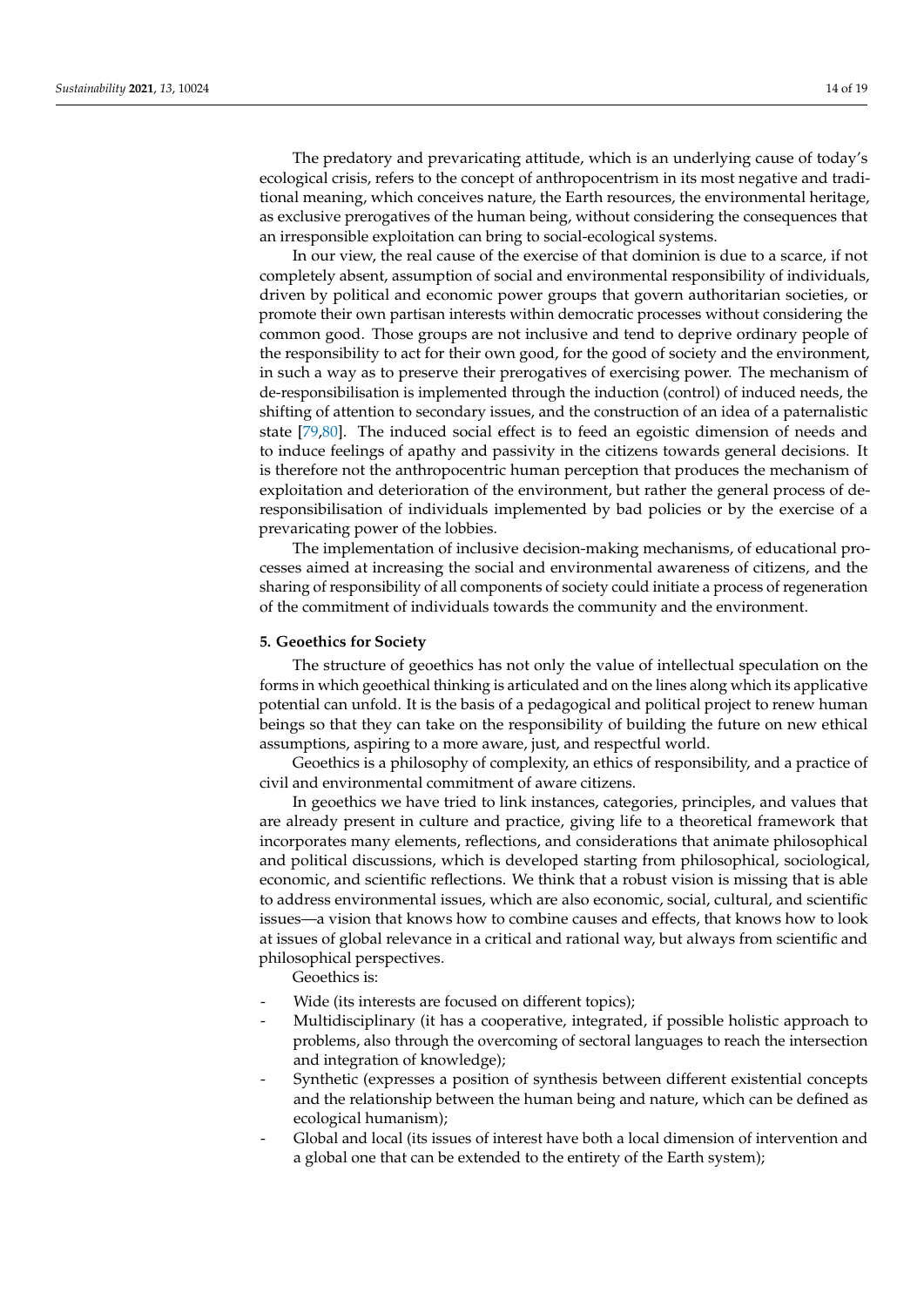- Pedagogical (the structure of geoethics is a model of cultivating one's own ethical dimension, to achieve greater awareness of the value of human identity, not in terms of exercisable power, but of respect for the dignity of what exists);
- Political (geoethics criticizes the materialism, selfishness, and consumerism of capitalism, prefiguring a profound cultural change of economic paradigms, and advocates the right to knowledge as the foundation of society).

These characteristics, which must be considered as additional to those illustrated in Section [2.1,](#page-3-0) also define more fully the educational and political objectives of geoethics for society.

States should strive to constructively implement the principles of dignity, freedom, and responsibility that are the basis of geoethics, inserting them within their constitutional charters, where they are not already explicitly referred to, so as to create the conditions for the development of legal reference frameworks, able to ensure (a) the conservation of ecosystems, and (b) the implementation of the fundamental right to knowledge and to active participation in decision-making processes by citizens.

These legal reference frameworks should have three main objectives:

- preserve the variety of the natural world by protecting geodiversity and biodiversity of ecosystems as a form of respect for the natural evolutionary trajectory;
- guarantee to human societies the richness and quality of ecosystem services for the legitimate sustenance of civilizations, paying particular attention to indigenous groups, which can often be considered exemplary ethical communities in managing a relationship of respect and balance with ecosystem dynamics [\[41\]](#page-17-4);
- create a knowledge society that aims to provide citizens with information, data, and tools to better frame issues of general interest from a scientific and humanities point of view, including those that refer to global warming, climate change, and related geopolitical social problems, initiating in citizenship that growth of awareness capable of forming responsible citizens from a social and environmental point of view, citizens able to face the great global challenges both by choosing ruling classes that are up to their tasks, and by engaging directly in their daily life, based on their possibilities, abilities, and skills.

## <span id="page-14-0"></span>**6. Conclusions**

This is the time to take action to abandon the irresponsible positions of those who call for the extinction of humanity to preserve the naturalness of the planet, as well as those who live in the apathy of the status quo, favouring an existential dissociation that nurtures the dichotomy between the human being and nature.

We believe that the ecological crisis is triggered by a crisis of the human being. This crisis is not attributable to the anthropocentric vision of the human being, which we consider inevitable, but rather to its lack of responsibility towards the choices that affect its interaction with nature. Minimising human agents' responsibility is due to deficiencies in the pedagogical objectives of the educational systems and the mis-directing of citizens by political and economic powers that are interested only in the economic exploitation of nature.

Therefore, if the anthropocentric positions have always been considered the cause of that attitude of part of humanity, especially of the richest societies, which would have triggered the ecological crisis, the proposal to embrace more ecologically-oriented positions, such as those of biocentrism and ecocentrism (or geocentrism as its planetary extension), has been suggested to solve environmental problems.

In our vision, there is no biocentrism, ecocentrism, or geocentrism that does not imply a responsible anthropocentrism at the basis of a relationship of respect for the human being with other non-human entities. Geoethics seeks a position of synthesis between these different visions, recalling in any case the adoption of a form of anthropocentrism illuminated by the principle of responsibility.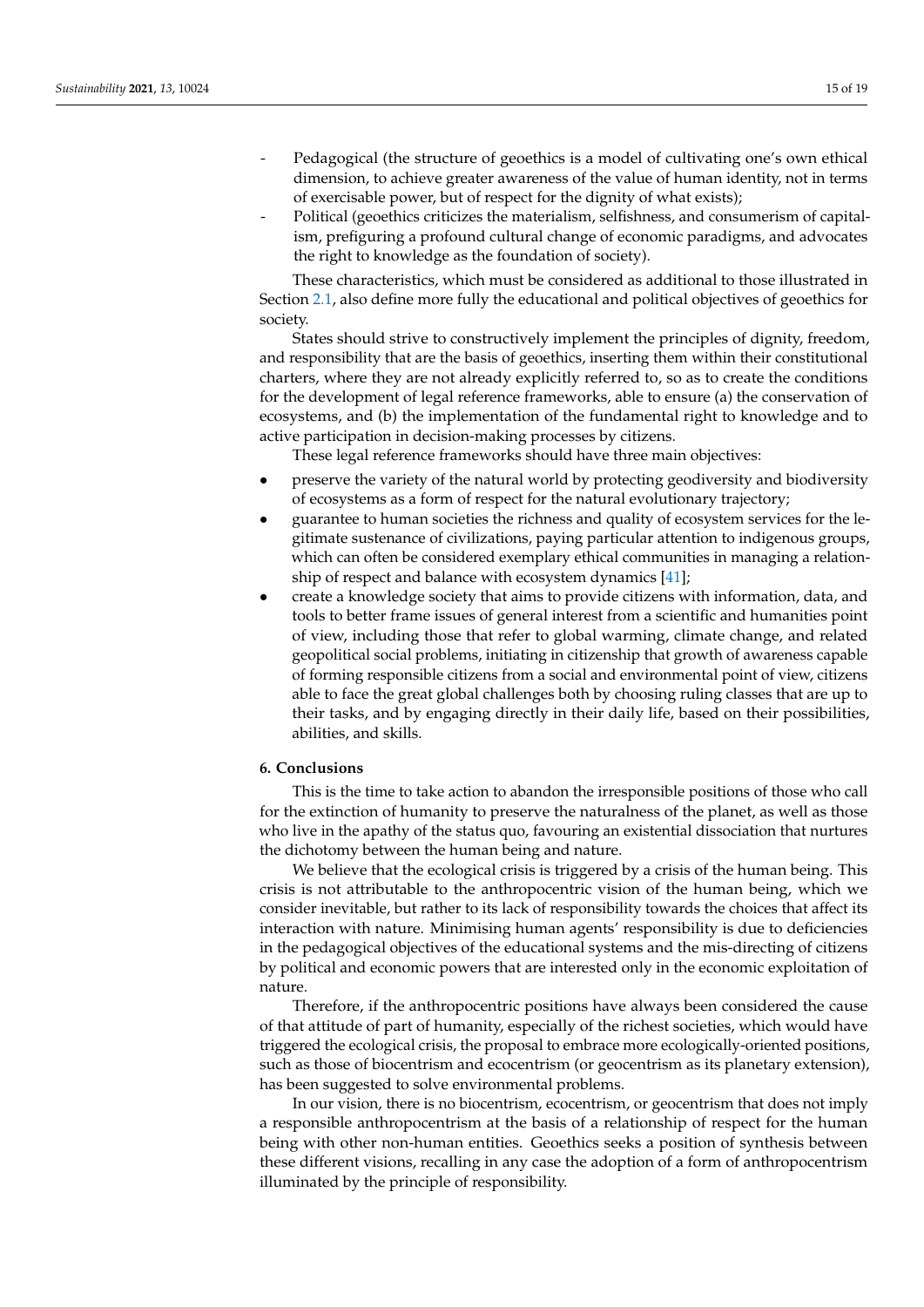From the perspective of geoethics, humanity must take responsibility for the damage caused by its historical domination over nature, to change course and renew itself in the deepest dimension of its relationship with the planet, trying to achieve a more responsible and ecologically oriented way of life, in the light of scientific and humanities knowledge and modern technological advances.

Our proposal is to adopt the vision, principles, and values of geoethics to shape a new imagery of society, new forms of communication, new ways to build relationships, new tools to educate people to be respectful and inclusive, new structures of societal organization, and new approaches to the natural environment. Law- and decision-makers would benefit to build codes and policies by referring to the ethical framework proposed by geoethics for guaranteeing equity, inclusivity, environmental stewardship and protection, safety, health, and sustainability. Additionally, industry and commercial undertakings would increase their societal credibility and environmental liability by introducing geoethics into their practices.

This is the goal of geoethics, a project for the individual that becomes a project for more sustainable societies, intended as human structures capable of assuring to citizens human rights, equal opportunities, inclusivity in defining societal needs and priorities, democratic political processes in law- and decision-making, renewable production of energy, low impact agricultural systems, low water consumption, ethical farming practices, protection of ecosystems, conservation of biodiversity, minimization of anthropic impact on geodiversity, healthy and safe conditions for human life while assuring adequate living spaces to other biological entities, and pollution and greenhouse gas emissions reduction. Geoethics can be developed as a global ethics to create conditions for a responsible human development, which includes economic development intended as a transition to a substantially circular economy with a reduced ecological impact. Responsible human development is a broader and better focused concept than simple sustainable development (that is more closely linked to economic needs), as it assigns humanity the task and responsibility of making society sustainable, so that it is more just, fair, supportive, inclusive, educated, participatory, and ecologically oriented. Achieving more responsible human development means increasing the overall awareness and social, economic, cultural, and ecological responsibility of human agents, according to the possibilities of each person, in order to pursue a true progress of civilization.

**Author Contributions:** Writing—original draft, S.P. and G.D.C. Both authors have read and agreed to the published version of the manuscript.

**Funding:** This research received no external funding.

**Acknowledgments:** We thank David C. Ovadia for his comments and suggestions, and for reviewing the English.

**Conflicts of Interest:** The authors declare no conflict of interest.

#### **References**

- <span id="page-15-0"></span>1. Di Capua, G.; Peppoloni, S. Defining Geoethics. Website of the IAPG—International Association for Promoting Geoethics. 2019. Available online: <http://www.geoethics.org/definition> (accessed on 5 July 2021).
- <span id="page-15-1"></span>2. Peppoloni, S.; Bilham, N.; Di Capua, G. Contemporary Geoethics Within the Geosciences. In *Exploring Geoethics—Ethical Implications, Societal Contexts, and Professional Obligations of the Geosciences*; Bohle, M., Ed.; Palgrave Pivot: Cham, Switzerland, 2019; pp. 25–70. [\[CrossRef\]](http://doi.org/10.1007/978-3-030-12010-8_2)
- <span id="page-15-2"></span>3. Berkes, F.; Folke, C. *Linking Social and Ecological Systems*; Cambridge University Press: Cambridge, UK, 1998; ISBN 978-0521785624.
- 4. Ostrom, E. A general framework for analyzing sustainability of social-ecological systems. *Science* **2009**, *325*, 419–422. [\[CrossRef\]](http://doi.org/10.1126/science.1172133) [\[PubMed\]](http://www.ncbi.nlm.nih.gov/pubmed/19628857)
- 5. Preiser, R.; Biggs, R.; De Vos, A.; Folke, C. Social-ecological systems as complex adaptive systems: Organizing principles for advancing research methods and approaches. *Ecol. Soc.* **2018**, *23*, 46. [\[CrossRef\]](http://doi.org/10.5751/ES-10558-230446)
- <span id="page-15-3"></span>6. De Vos, A.; Biggs, R.; Preiser, R. Methods for understanding social-ecological systems: A review of place-based studies. *Ecol. Soc.* **2019**, *24*, 16. [\[CrossRef\]](http://doi.org/10.5751/ES-11236-240416)
- <span id="page-15-4"></span>7. Wyss, M.; Peppoloni, S. *Geoethics: Ethical Challenges and Case Studies in Earth Sciences*; Elsevier: Amsterdam, The Netherlands, 2015; 450p, ISBN 978-0127999357. [\[CrossRef\]](http://doi.org/10.1016/C2013-0-09988-4)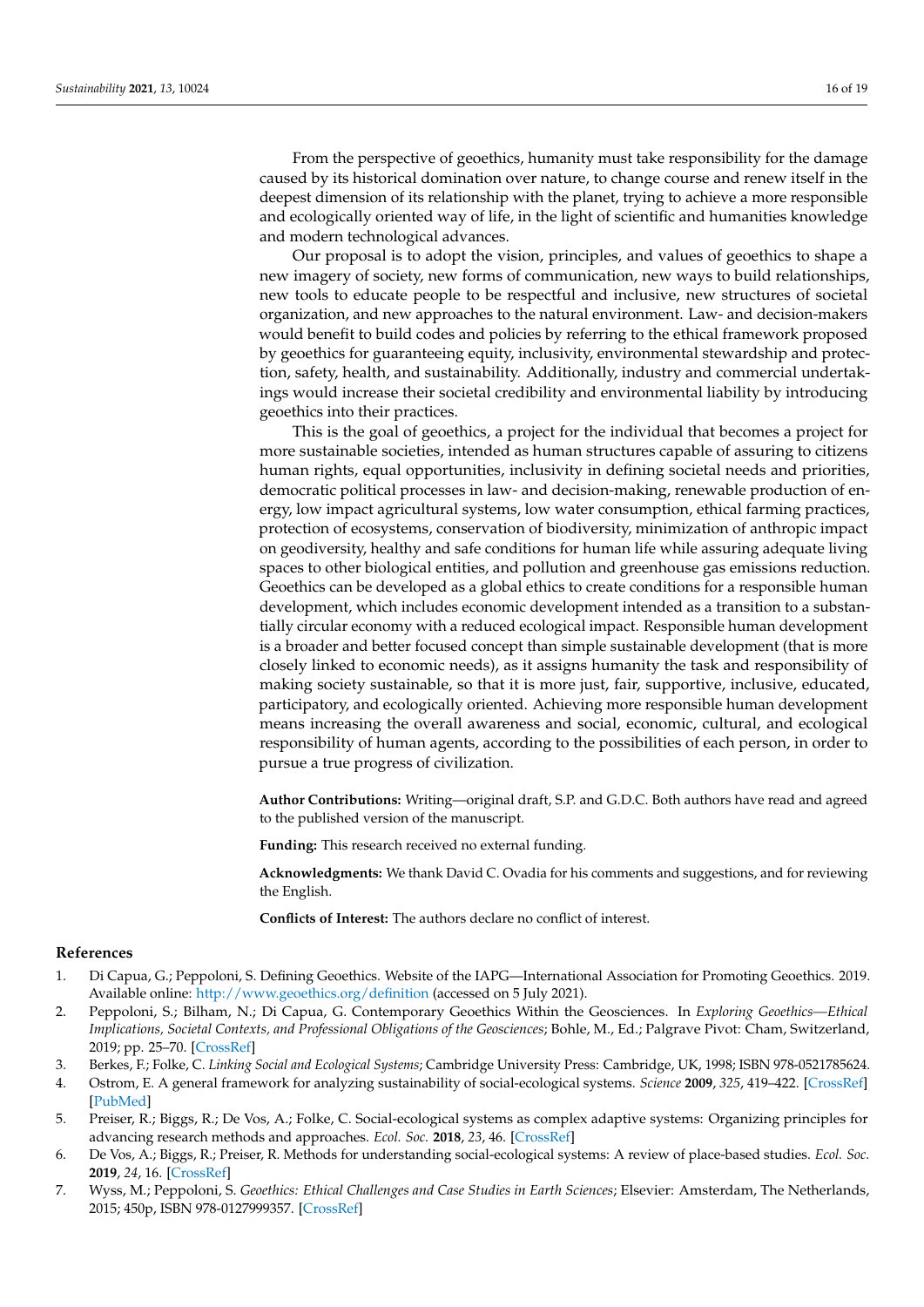- 8. Peppoloni, S.; Di Capua, G.; Bobrowsky, P.T.; Cronin, V.S. Geoethics at the Heart of all Geoscience. *Ann. Geophys.* **2017**, *60*. Available online: <https://www.annalsofgeophysics.eu/index.php/annals/issue/view/537> (accessed on 5 July 2021).
- 9. Bohle, M. *Exploring Geoethics: Ethical Implications, Societal Contexts, and Professional Obligations of the Geosciences*; Palgrave Pivot: Cham, Switzerland, 2019; p. XIV + 214. ISBN 978-3030120092. [\[CrossRef\]](http://doi.org/10.1007/978-3-030-12010-8)
- 10. Peppoloni, S. Geoscienze, geoetica e diritto (in English: Geosciences, geoethics, and law). In *Il Diritto Visto da Fuori: Scienziati, Intellettuali, Artisti si Interrogano sul Senso della Giuridicità Oggi*; Zanichelli, M., Ed.; FrancoAngeli: Milano, Italy, 2020; 210p, ISBN 978-8835106845.
- 11. Vasconcelos, C.; Schneider-Voß, S.; Peppoloni, S. *Teaching Geoethics: Resources for Higher Education*; U.Porto Edições: Porto, Portugal, 2020; 207p, ISBN 978-9897462542. [\[CrossRef\]](http://doi.org/10.24840/978-989-746-254-2)
- 12. Abrunhosa, M.; Chambel, A.; Peppoloni, S.; Chaminé, H.I. Advances in Geoethics and Groundwater Management: Theory and practice for a sustainable development. In *Proceedings of the 1st Congress on Geoethics and Groundwater Management (GEOETH&GWM'20), Porto, Portugal, 18–22 May 2020*; Springer: Berlin/Heidelberg, Germany, 2021; p. XLV + 523. ISBN 978-3- 030-59319-3. [\[CrossRef\]](http://doi.org/10.1007/978-3-030-59320-9)
- <span id="page-16-7"></span>13. Di Capua, G.; Bobrowsky, P.T.; Kieffer, S.W.; Palinkas, C. *Geoethics: Status and Future Perspectives*; Special Publications; Geological Society: London, UK, 2021; pp. 508, VIII+311, ISBN 978-1786205384. [\[CrossRef\]](http://doi.org/10.1144/SP508)
- <span id="page-16-13"></span>14. Bohle, M.; Marone, E. Geoethics, a Branding for Sustainable Practices. *Sustainability* **2021**, *13*, 895. [\[CrossRef\]](http://doi.org/10.3390/su13020895)
- 15. Bohle, M.; Marone, E. (Eds.) *Geo-Societal Narratives: Contextualising Geosciences*; Palgrave Macmillan: London, UK, 2021; p. IV + 260, ISBN 978-3030790271. [\[CrossRef\]](http://doi.org/10.1007/978-3-030-79028-8)
- <span id="page-16-0"></span>16. Peppoloni, S.; Di Capua, G. Geoethics as global ethics to face grand challenges for humanity. In *Geoethics: Status and Future Perspectives*; Di Capua, G., Bobrowsky, P.T., Kieffer, S.W., Palinks, C., Eds.; Geological Society: London, UK, 2021; pp. 13–29. [\[CrossRef\]](http://doi.org/10.1144/SP508-2020-146)
- <span id="page-16-11"></span>17. Mogk, D.W.; Bruckner, M.Z. Geoethics training in the Earth and environmental sciences. *Nat. Rev. Earth Environ.* **2020**, *1*, 81–83. [\[CrossRef\]](http://doi.org/10.1038/s43017-020-0024-3)
- <span id="page-16-1"></span>18. Peppoloni, S.; Di Capua, G. Current Definition and Vision of Geoethics. In *Geo-Societal Narratives: Contextualising Geosciences*; Bohle, M., Marone, E., Eds.; Palgrave Macmillan: London, UK, 2021. [\[CrossRef\]](http://doi.org/10.1007/978-3-030-79028-8)
- <span id="page-16-2"></span>19. Reclus, E. *L'Homme et la Terre (1905–1908)*; Librairie Universelle: Paris, France, 1905.
- <span id="page-16-3"></span>20. Peppoloni, S.; Di Capua, G. *Geoetica: Manifesto per Un'Etica della Responsabilità verso la Terra*; Donzelli Editore: Roma, Italy, 2021; p. 224, ISBN 978-8855221696.
- <span id="page-16-4"></span>21. Morin, E. *Changeons de Voie: Les Leçons du Coronavirus*; Éditions Denoël: Paris, France, 2020.
- <span id="page-16-5"></span>22. Ripple, W.J.; Wolf, C.; Newsome, T.M.; Barnard, P.; Moomaw, W.R.; 11,258 Scientist Signatories from 153 Countries. World Scientists' Warning of a Climate Emergency. *BioScience* **2020**, *70*, 8–12. [\[CrossRef\]](http://doi.org/10.1093/biosci/biz152)
- <span id="page-16-20"></span>23. Jouffray, J.-B.; Blasiak, R.; Norström, A.V.; Österblom, H.; Nyström, M. The Blue Acceleration: The Trajectory of Human Expansion into the Ocean. *Perspective* **2020**, *2*, 43–54. [\[CrossRef\]](http://doi.org/10.1016/j.oneear.2019.12.016)
- <span id="page-16-6"></span>24. IPBES-IPCC. Biodiversity and Climate Change. 2021. Available online: [https://ipbes.net/sites/default/files/2021-06/2021](https://ipbes.net/sites/default/files/2021-06/2021_IPCC-IPBES_scientific_outcome_20210612.pdf) [\\_IPCC-IPBES\\_scientific\\_outcome\\_20210612.pdf](https://ipbes.net/sites/default/files/2021-06/2021_IPCC-IPBES_scientific_outcome_20210612.pdf) (accessed on 5 July 2021).
- <span id="page-16-8"></span>25. Peppoloni, S.; Di Capua, G. The Meaning of Geoethics. In *Geoethics: Ethical Challenges and Case Studies in Earth Sciences*; Wyss, M., Peppoloni, S., Eds.; Elsevier: Amsterdam, The Netherlands, 2015; pp. 3-14. [\[CrossRef\]](http://doi.org/10.1016/B978-0-12-799935-7.00001-0)
- <span id="page-16-9"></span>26. Bobrowsky, P.; Cronin, V.; Di Capua, G.; Kieffer, S.W.; Peppoloni, S. The Emerging Field of Geoethics. In *Scientific Integrity and Ethics: With Applications to the Geosciences*; AGU Special Publication; Gundersen, L.C., Ed.; Wiley: Hoboken, NJ, USA, 2017; pp. 175–212. [\[CrossRef\]](http://doi.org/10.1002/9781119067825.ch11)
- <span id="page-16-10"></span>27. Bohle, M. Geo-societal sense-making. In *Geoethics: Status and Future Perspectives*; Di Capua, G., Bobrowsky, P.T., Kieffer, S.W., Palinks, C., Eds.; The Geological Society: London, UK, 2021; pp. 31–46. [\[CrossRef\]](http://doi.org/10.1144/SP508-2019-213)
- <span id="page-16-12"></span>28. Stewart, I.S.; Lewis, D. Communicating contested geoscience to the public: Moving from 'matters of fact' to 'matters of concern'. *Earth-Sci. Rev.* **2017**, *174*, 122–133. [\[CrossRef\]](http://doi.org/10.1016/j.earscirev.2017.09.003)
- <span id="page-16-14"></span>29. Peppoloni, S.; Di Capua, G. Geoethics: Ethical, Social, and Cultural Values in Geosciences Research, Practice, and Education. In Geoscience for the Public Good and Global Development: Toward a Sustainable Future; Special Papers; Wessel, G.R., Greenberg, J.K., Eds.; Geological Society of America: Boulder, CO, USA, 2016; pp. 17–21. [\[CrossRef\]](http://doi.org/10.1130/2016.2520(03))
- <span id="page-16-15"></span>30. Di Capua, G.; Peppoloni, S.; Bobrowsky, P.T. The Cape Town Statement on Geoethics. *Ann. Geophys.* **2017**, *60*. [\[CrossRef\]](http://doi.org/10.4401/ag-7553)
- <span id="page-16-16"></span>31. Gray, M. Geodiversity: The Backbone of Geoheritage and Geoconservation. In *Geoheritage: Assessment, Protection, and Management*; Reynard, E., Brilha, J., Eds.; Elsevier: Amsterdam, The Netherlands, 2018; pp. 13–25. [\[CrossRef\]](http://doi.org/10.1016/B978-0-12-809531-7.00001-0)
- <span id="page-16-17"></span>32. Reynard, E.; Giusti, C. The Landscape and the Cultural Value of Geoheritage. In *Geoheritage: Assessment, Protection, and Management*; Reynard, E., Brilha, J., Eds.; Elsevier: Amsterdam, The Netherlands, 2018; pp. 147–166. [\[CrossRef\]](http://doi.org/10.1016/B978-0-12-809531-7.00008-3)
- <span id="page-16-18"></span>33. Jonas, H. *Das Prinzip Verantwortung: Versuch einer Ethik für die technologische Zivilisation [The Imperative of Responsibility: Search of Ethics for the Technological Age]*; Suhrkamp; Jonas, F.H.; Herr, D., Translators; University of Chicago Press: Chicago, IL, USA, 1984; ISBN 0-226405974.
- <span id="page-16-19"></span>34. Peppoloni, S.; Di Capua, G. Geoethics and Geological Culture: Awareness, Responsibility and Challenges. *Ann. Geophys.* **2012**, *55*, 335–341. [\[CrossRef\]](http://doi.org/10.4401/ag-6099)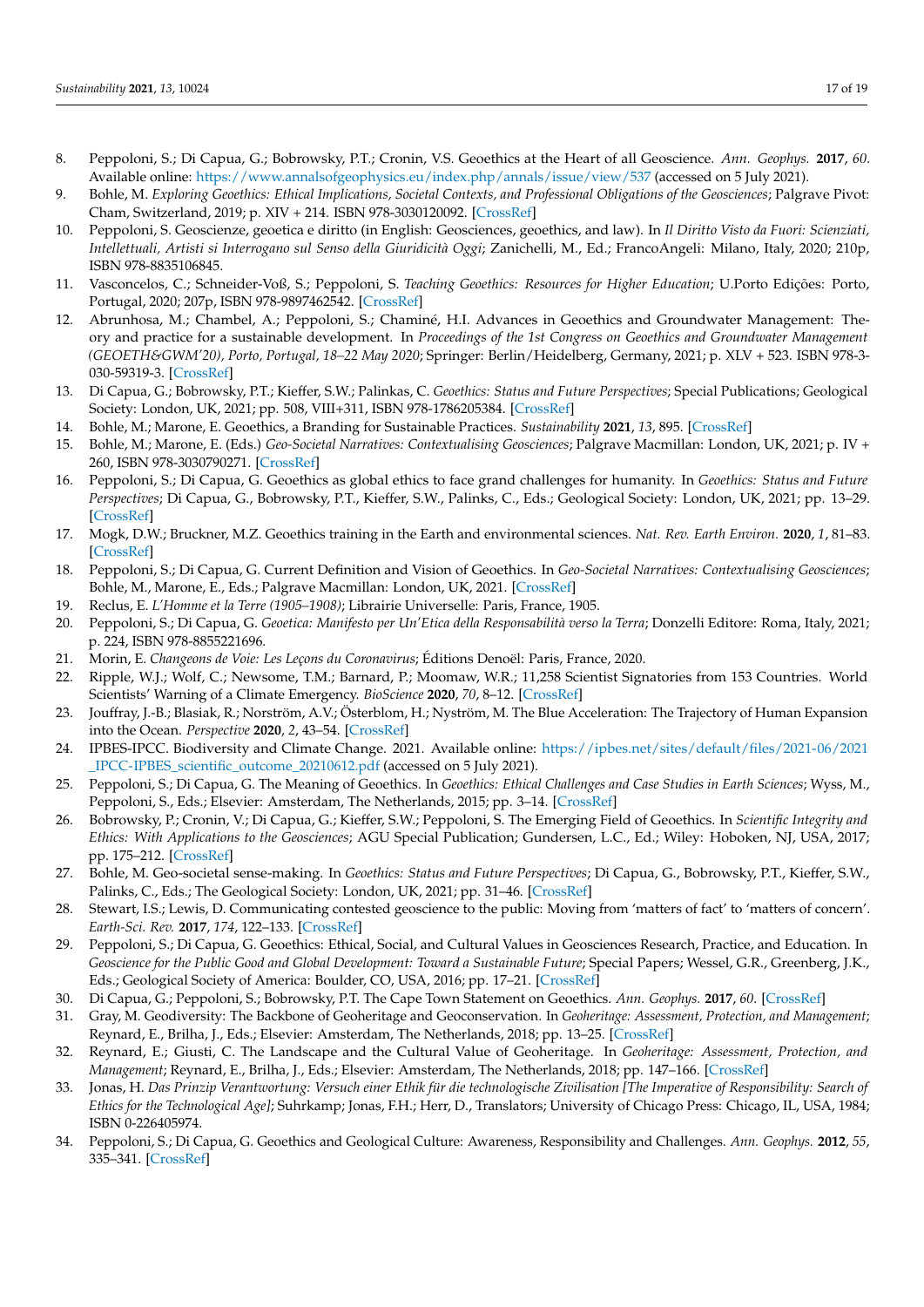- <span id="page-17-0"></span>35. Conceição, P.; Assa, J.; Calderon, C.; Pavez Esbry, F.; Fuentes, R.; Hsu, Y.-C.; Kovacevic, M.; Lengfelder, C.; Lutz, B.; Mirza, T.; et al. *The Next Frontier: Human development and the Anthropocene*; Human Development Report 2020; United Nations Development Programme: New York, NY, USA, 2020; ISBN 978-9211264425.
- 36. Kashwan, P.; Biermann, F.; Gupta, A.; Okereke, C. Planetary justice: Prioritizing the poor in earth system governance. *Earth Syst. Gov.* **2020**, *6*, 100075. [\[CrossRef\]](http://doi.org/10.1016/j.esg.2020.100075)
- <span id="page-17-1"></span>37. UN-DESA. *Inequality in a Rapidly Changing World*; World Social Report 2020, ST/ESA/372; United Nations—Department of Economic and Social Affairs: New York, NY, USA, 2020; ISBN 978-9211303926.
- <span id="page-17-2"></span>38. Stiglitz, J.E. *Globalization and Inequality: Coping with the Consequences*; Princeton University: Princeton, NJ, USA, 2016. Available online: <https://www8.gsb.columbia.edu/faculty/jstiglitz/sites/jstiglitz/files/Inequality%20Presentation.pdf> (accessed on 5 July 2021).
- 39. Heimberger, P. Does economic globalisation affect income inequality? A meta-analysis. *World Econ.* **2020**, *43*, 2960–2982. [\[CrossRef\]](http://doi.org/10.1111/twec.13007)
- <span id="page-17-3"></span>40. Heinze, J. The Impact of Globalisation on Poverty and Inequality in the Global South. E-International Relations. 2020. Available online: <https://www.e-ir.info/2020/03/22/the-impact-of-globalisation-on-poverty-and-inequality-in-the-global-south/> (accessed on 5 July 2021).
- <span id="page-17-4"></span>41. Conversi, D. Exemplary Ethical Communities. A New Concept for a Livable Anthropocene. *Sustainability* **2021**, *13*, 5582. [\[CrossRef\]](http://doi.org/10.3390/su13105582)
- <span id="page-17-5"></span>42. Blühdorn, I.; Welsh, I. Eco-politics beyond the paradigm of sustainability: A conceptual framework and research agenda. *Environ. Politics* **2007**, *16*, 185–205. [\[CrossRef\]](http://doi.org/10.1080/09644010701211650)
- 43. Clark, N.; Gunaratnam, Y. Earthing the Anthropos? From 'Socialising the Anthropocene' to Geologising the Social. In Delanty, G. (ed.), Agency and Historical Time: Social Theory in the Age of the Anthropocene, 20th Anniversary Special Issue. *Eur. J. Soc. Theory* **2017**, *20*, 146–163. [\[CrossRef\]](http://doi.org/10.1177/1368431016661337)
- 44. Stubblefield, C. Managing the Planet: The Anthropocene, Good Stewardship, and the Empty Promise of a Solution to Ecological Crisis. *Societies* **2018**, *8*, 38. [\[CrossRef\]](http://doi.org/10.3390/soc8020038)
- <span id="page-17-11"></span>45. Lövbrand, E.; Mobjörkb, M.; Söder, R. The Anthropocene and the geo-political imagination: Re-writing Earth as political space. *Earth Syst. Gov.* **2020**, *4*, 100051. [\[CrossRef\]](http://doi.org/10.1016/j.esg.2020.100051)
- <span id="page-17-6"></span>46. Marques, L. *Capitalism and Environmental Collapse*; Springer: Cham, Switzerland, 2020; p. XX + 459, ISBN 978-3-030-47526-0. [\[CrossRef\]](http://doi.org/10.1007/978-3-030-47527-7)
- <span id="page-17-7"></span>47. Bonneuil, C.; Fressoz, J.-B. *L'événement Anthropocène—La Terre, L'histoire et Nous*; Le Seuil: Paris, France, 2013; 320p, ISBN 978- 2021135008.
- <span id="page-17-8"></span>48. Lewis, S.L.; Maslin, M.A. *The Human Planet: How We Created the Anthropocene*; Pelican: London, UK, 2018; 480p, ISBN 978- 0241280881.
- <span id="page-17-9"></span>49. Rockström, J.; Steffen, W.; Noone, K.; Persson, Å.; Chapin, F.S., III; Lambin, E.F.; Lenton, T.M.; Scheffer, M.; Folke, C.; Schellnhuber, H.J.; et al. A safe operating space for humanity. *Nature* **2009**, *461*, 472–475. [\[CrossRef\]](http://doi.org/10.1038/461472a)
- 50. Steffen, W.; Richardson, K.; Rockström, J.; Cornell, S.E.; Fetzer, I.; Bennett, E.M.; Biggs, R.; Carpenter, S.R.; de Vries, W.; de Wit, C.A.; et al. Planetary boundaries: Guiding human development on a changing planet. *Science* **2015**, *347*, 1259855. [\[CrossRef\]](http://doi.org/10.1126/science.1259855)
- <span id="page-17-12"></span>51. Steffen, W.; Rockström, J.; Richardson, K.; Lenton, T.M.; Folke, C.; Liverman, D.; Summerhayes, C.P.; Barnosky, A.D.; Cornell, S.E.; Crucifix, M.; et al. Trajectories of the Earth system in the anthropocene. *Proc. Natl. Acad. Sci. USA* **2018**, *115*, 8252–8259. [\[CrossRef\]](http://doi.org/10.1073/pnas.1810141115)
- 52. Xu, C.; Kohler, T.A.; Lenton, T.M.; Svenning, J.-C.; Scheffer, M. Future of the human climate niche. *Proc. Natl. Acad. Sci. USA* **2020**, *117*, 11350. [\[CrossRef\]](http://doi.org/10.1073/pnas.1910114117) [\[PubMed\]](http://www.ncbi.nlm.nih.gov/pubmed/32366654)
- <span id="page-17-10"></span>53. Folke, C.; Polasky, S.; Rockström, J.; Galaz, V.; Westley, F.; Lamont, M.; Scheffer, M.; Österblom, H.; Carpenter, S.R.; Chapin, I.I.I.F.S.; et al. Our future in the Anthropocene biosphere. *Ambio* **2021**, *50*, 834–869. [\[CrossRef\]](http://doi.org/10.1007/s13280-021-01544-8) [\[PubMed\]](http://www.ncbi.nlm.nih.gov/pubmed/33715097)
- 54. Burke, A.; Fishel, S.; Mitchell, A.; Dalby, S.; Levine, D.J. Planet politics: A manifesto from the end of IR. *Millennium* **2016**, *44*, 499–523. [\[CrossRef\]](http://doi.org/10.1177/0305829816636674)
- 55. Xu, Y.; Ramanathan, V. Well below 2 ◦C: Mitigation strategies for avoiding dangerous to catastrophic climate changes. *Proc. Natl. Acad. Sci. USA* **2017**, *114*, 10315–10323. [\[CrossRef\]](http://doi.org/10.1073/pnas.1618481114)
- 56. Boivin, N.; Crowther, A. Mobilizing the past to shape a better Anthropocene. *Nat. Ecol. Evol.* **2021**, *5*, 273–284. [\[CrossRef\]](http://doi.org/10.1038/s41559-020-01361-4)
- <span id="page-17-13"></span>57. Rockström, J.; Gupta, J.; Lenton, T.M.; Qin, D.; Lade, S.J.; Abrams, J.F.; Jacobson, L.; Rocha, J.C.; Zimm, C.; Bai, X.; et al. Identifying a safe and just corridor for people and the planet. *Earth's Future* **2021**, *9*, e2020EF001866. [\[CrossRef\]](http://doi.org/10.1029/2020EF001866)
- <span id="page-17-14"></span>58. Göpel, M. Introduction. In *The Great Mindshift: How a New Economic Paradigm and Sustainability Transformations go Hand in Hand. The Anthropocene: Politik-Economics-Society-Science*; Göpel, M., Ed.; Springer: Cham, Switzerland, 2016; Volume 2, pp. 1–11. [\[CrossRef\]](http://doi.org/10.1007/978-3-319-43766-8_1)
- <span id="page-17-15"></span>59. Mazzucato, M. *Mission Economy: A Moonshot Guide to Changing Capitalism*; Allen Lane: London, UK, 2021; 272p, ISBN 978- 0241419731.
- <span id="page-17-16"></span>60. Löwy, M. Ecosocialism: A Radical Alternative. In *Reflections on Socialism in the Twenty-First Century*; Brundenius, C., Ed.; Springer: Cham, Switzerland, 2020; pp. 199–210, ISBN 978-3030339197. [\[CrossRef\]](http://doi.org/10.1007/978-3-030-33920-3_10)
- <span id="page-17-17"></span>61. UN. *The Universal Declaration of Human Rights*; United Nations: New York, NY, USA, 1948. Available online: [https://www.un.](https://www.un.org/en/about-us/universal-declaration-of-human-rights) [org/en/about-us/universal-declaration-of-human-rights](https://www.un.org/en/about-us/universal-declaration-of-human-rights) (accessed on 5 July 2021).